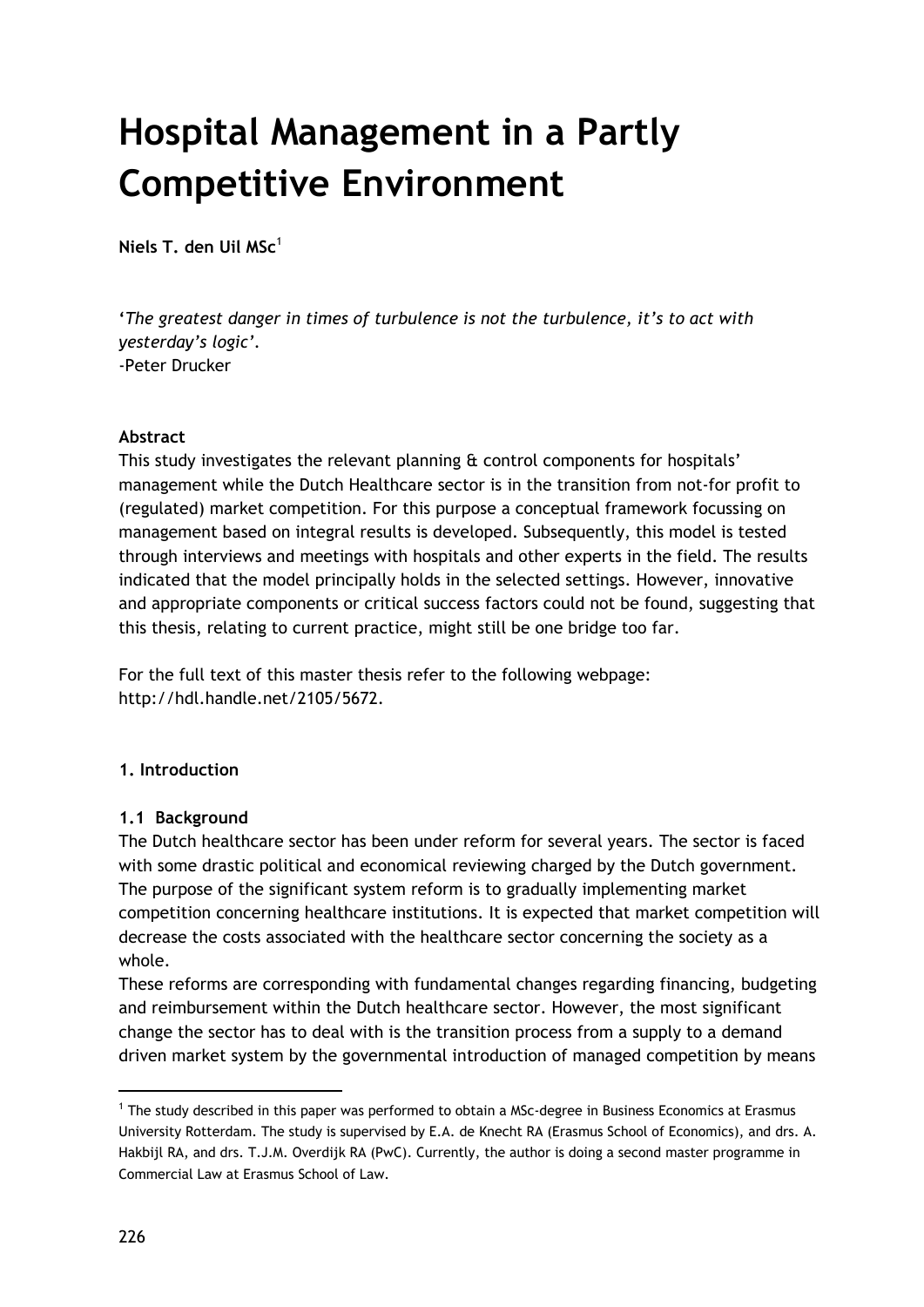of a performance-based finance system (Oostenbrink & Rutten, 2006:5). From an international perspective, performance-based finance systems have already demonstrated their value (Cardinaels & Smith, 2005). Concerning the cure sector (hospitals and medical specialists) the tool to realize demand-driven and performance-based products and services are Diagnosis Treatment Combinations (hereafter: DBCs).

DBC-products can be defined as: the whole set of activities and interventions of the hospital and medical specialist resulting from the first consultation and diagnosis of the medical specialists in the hospital (DBC-maintenance institute, 2009). The new DBC system will replace the current budgeting system, whereby every health care supplier was ensured concerning at least a part of its profits.

Although, the new system does not have the objective to alter former social positions of the different institutions involved (Zuurbier & Steinbusch, 2005:3), traditionally non-profit oriented hospitals are confronted with a profit motive in order to survive and continuing their business. The development of an increasing free-market structure concerning the cure sector has lead towards a strong increase in organizations' risk profiles (PwC, 2008).

# **1.2 Research objective and problem statement**

The aforementioned risks associated with the new system will affect the overall objective of Dutch hospitals, which could be described as guaranteeing the continuity of healthcare. Hospitals are already confronted with increased pressure on their financial means and it is even possible that they will fall into bankruptcy. Hence, in order to achieve better financial performance and ultimately accomplishing their social mission, hospitals with a negative result from operations or a negative equity capital may need another management model concerning controlling their operational and financial performance. The research objective of this thesis is to identify the planning  $\alpha$  control components concerning successfully managing results. Therefore the main question to be answered is:

# *Which planning & control components are relevant concerning managing results of Dutch hospitals within the DBC-structure?*

Since financial continuity of an entity is the core value, managing financial risks remains crucial (Knechel, 2006). In addition, Paterson & Wendel (1996) state that business and financial risks should be closely monitored, if budgeting and reimbursement systems within the healthcare sector are altered. Nevertheless, the term hospital results cover more subjects (e.g. care quality) that will also be part of consideration.

## **1.3 Outline**

This article proceeds as follows. Chapter 2 describes relevant institutional settings and prior literature, resulting in a conceptual framework. Chapter 3 elaborates on the research design and methodologies applied. The results are presented in chapter 4. Based on the presented empirical results, analysis is performed in chapter 5. Finally, chapter 6 stipulates the conclusions of this paper and note some suggestions for future research.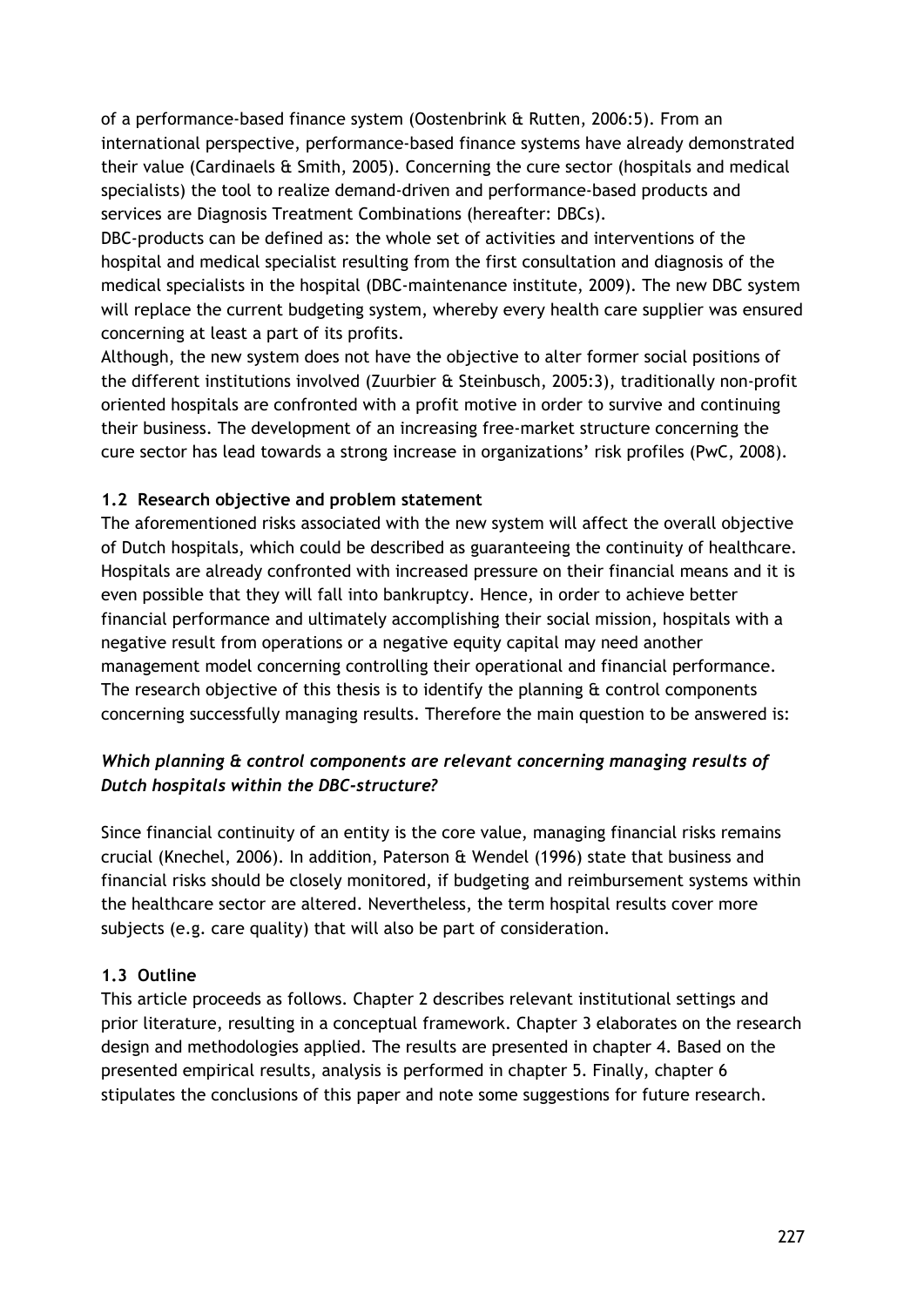# **2. Hospital financing and prior research**

# **2.1 Hospital financing**

In the Dutch situation, hospitals are principally financed by the health insurers. Introduced in 1988, the Functional Budgeting (FB) system was supply-oriented and regulated. Due to inequalities of historical budgeting, the system's main goal was to realize a justified allocation mechanism concerning the available means (Lapré et al., 2001. Within the FBsystem, the hospital's budget is determined through four components (figure 1).

| Component      | Cost-category         | <b>Budget parameters</b>                                                                             | <b>Determination</b><br>parameter's scale                             |
|----------------|-----------------------|------------------------------------------------------------------------------------------------------|-----------------------------------------------------------------------|
| Availability   | Fixed                 | # adherence<br>population                                                                            | Determined through<br>policy guidelines and<br>admission orders       |
| Capacity       | Semi-fixed            | # medical specialists<br># beds                                                                      |                                                                       |
| Infrastructure | Location<br>dependent | depreciation<br>interest<br>capital costs                                                            |                                                                       |
| Production     | Variable              | # consulting hours<br># hospitalizations<br># bed days<br># outpatient visits<br># special functions | Production agreements<br>between hospitals and<br>insurance companies |

Figure 1: Composition FB-Budget (Source: Schaepkens, 2004:6; Lapré et al., 2001:55)

Generally, the FB-system was principally aimed to control expenditures and incentives to increase production or quality of care were almost absent (Oostenbrink & Rutten, 2005:4). Since the demand of care is growing, the system has lead towards increasing waiting lists (Asselman, 2008). In the system, the hospitals production function is valued at the actual production level through subsequent calculation. This development slightly introduced performance-based financing, but only focussing on the variable part of the FB-budget (VWS, 2005). Because only a particular part of the delivered services was involved in the hospital's budget, the causal relationship between the reimbursement and the delivered services by the hospital belonging to particular clinical pathway was mainly absent. The lack of understanding of cost prices belonging to delivered services hindered management control regarding revenues and results. Hence, the need for a new performance-based finance system was born. And as of 2005, the DBC system was implemented in the Dutch cure sector.

The DBC-system can be considered as the tool concerning gradually implementing market competition. The chief aim of competition forces is to establish an aligned financing structure for hospitals and medical specialists based on the delivered services and the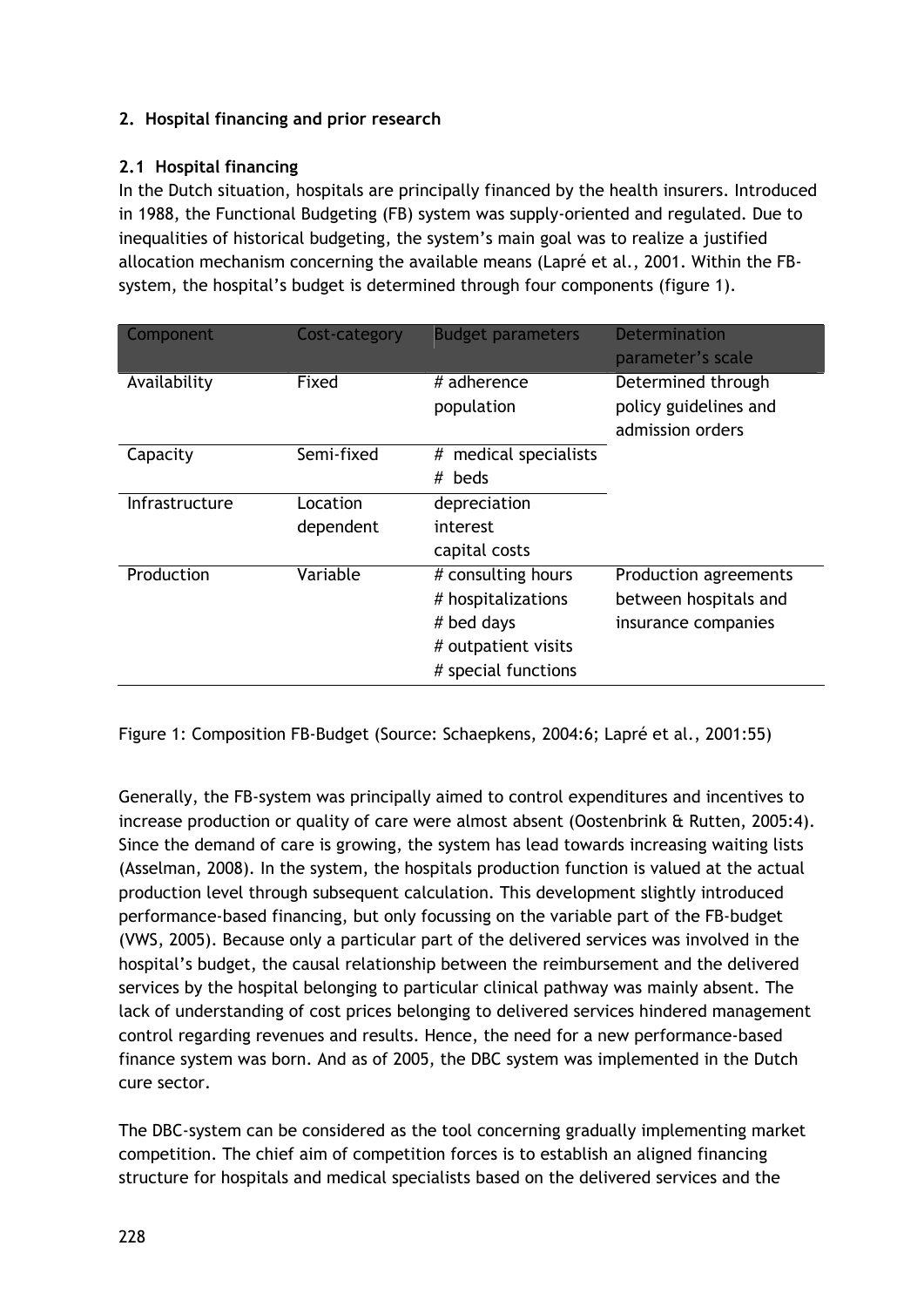associated costs. These delivered services are recorded and subsequently billed to the health insurers by means of DBCs. The system is aimed to generate a 'fee-for-service' model (Zuurbier & Steinbusch, 2005:3). However, due to the system's distinction in DBCs with fixed prices (A-segment) and freely negotiable prices (B-segment), currently the system is between a case-payment model situation and the fee-for-service model situation. The A-segment contains DBCs belonging to heterogeneous care products (e.g. top clinical care) that are faced with too much market inefficiencies and hence market competition will not fit. Since only DBCs are billed by the hospital, the distinction does not make sense with respect to the recording and the billing processes. The distinction is relevant recognizing hospitals' revenues.

DBCs belonging to the A-segment have fixed prices set by the Dutch Healthcare market authority (hereafter: NZa). Those prices are based on the parameters belonging to the former FB-system. Within the B-segment production level, price and quality of delivered services are the result from a negotiating process between the hospitals and the health insurers. Within this segment, hospitals' total revenues (34% in 2009) are the number of recorded and billed DBCs (Q) multiplied by the agreed price (P). That way market competition is introduced to the cure market and hence hospitals are principally faced with financial risks regarding their production within the B-segment. From an international perspective, it appears that financial risks will also cause social risks (Beaver et al., 1998).

In order to conclude feasible contracts with health insurers, hospitals should understand the revenues and cost prices associated with their product mix (total amount of all types of DBCs). Within this scope, cost accounting could serve as a tool to facilitate the negotiation process between hospital and its stakeholders with different interests involved (Zuurbier & Steinbusch, 2005:2).

Since the DBC-system facilitates cost-price accounting, it is expected that the system cause incentives to decrease hospitals' costs. Prior condition concerning allocating costs from cost-headings to cost-units is the existence of a causal relationship between them (NZa, 2006). However, in hospitals, this relationship is frequently far from clear and hence hospitals have difficulties in employing cost-accounting (Asselman, 2008). This development leads to unrefined cost categorizations and the supposed cost-homogeneity and causal relationship between the various cost centres is mainly absent. Once the distinction between fixed and variable costs is understandable, cost-price fluctuations, due to under- or overproduction, are explained in terms of marginal costs. Subsequently, these insights can be employed concerning investment and make-or-buy decisions. The cost-accounting directive of the NZa together with the increasing competitive environment hospitals are acting in requires the use of other cost-drivers like 'activity' in the ABC-method and other modern cost-accounting techniques. From an international perspective it has been proved that the ABC-approach provides relatively better material concerning price setting strategies and hence quality issues and demand-driven management within hospitals (Ross, 2004). However, the lack of experience with advanced cost-accounting techniques within hospitals had led to a relatively easy to maintain and understandable production centre approach in many cases.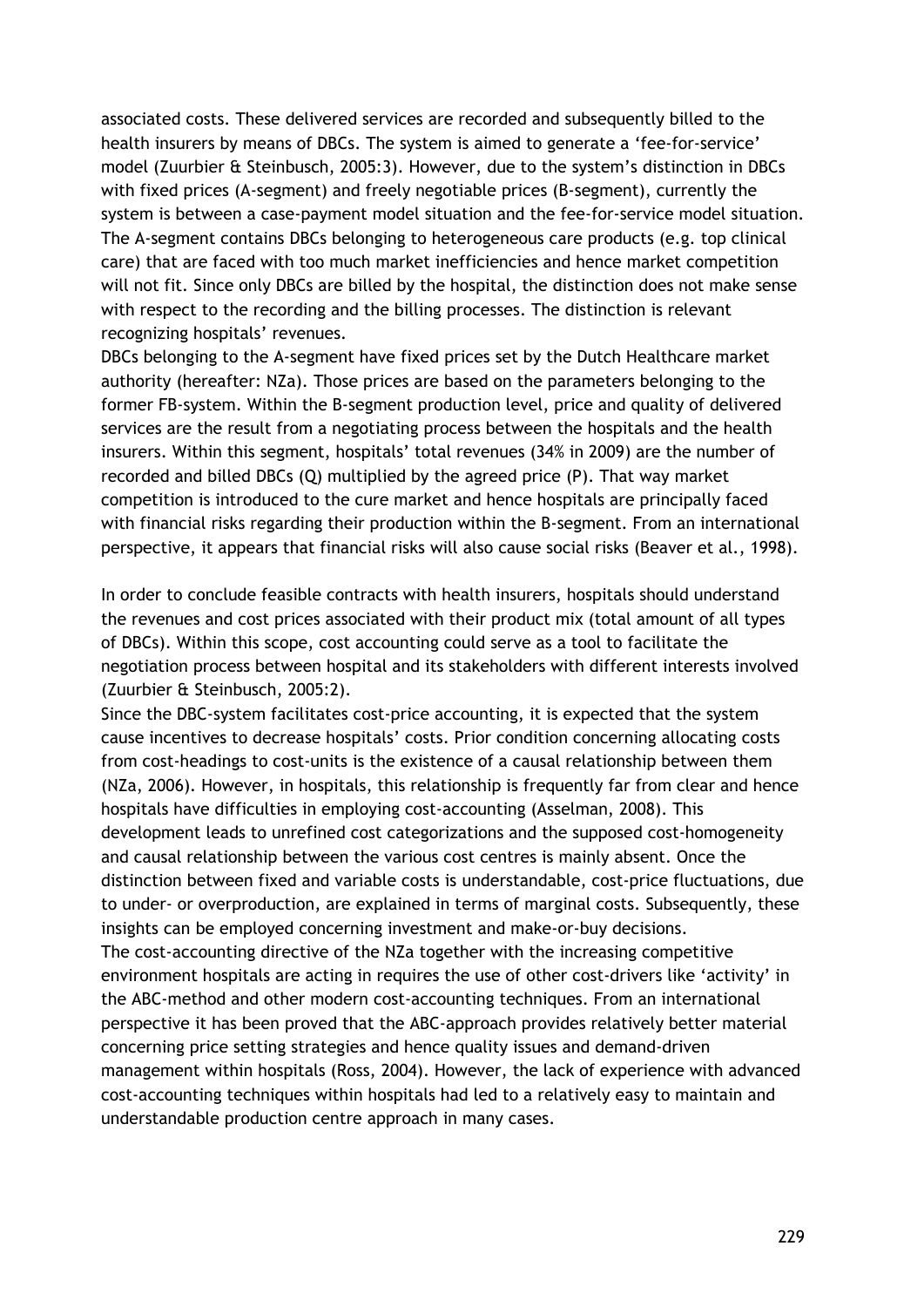Adjacent to this, cost-accounting concerning A-segment DBC products is principally based on the FB-system, while these DBCs are already recorded and billed in terms of DBCs. As a result double accounting processes are employed.

Since the introduction of the DBC-system involves a new method of hospital financing, it might have several consequences concerning hospitals' financial accounts. Especially on the short term, several risks o can be identified (Asselman, 2008, Cardinaels & Smith, 2005).

# **1. Turnover risk**

Due to gradually abolishing the FB-system, differences between hospitals' defrayment and reimbursement will no longer exist. Since hospitals have to negotiate with the health insurers about their production, they are faced with an increased risk regarding their total revenues.

# **2. Financial margin risk**

Since cross-subsidisation possibilities are reduced due to increasing output financing of some hospitals' key-tasks (e.g. teaching status) and the increasing supervision of the market authority, through negotiation possibilities, the financial margins of hospitals will increase. Opposite, financial margins are shrinking.

# **3. Liquidity risk**

Since during the transition phase DBCs can only be billed after they are closed (frequently after one year since the patient's first consult in the hospital) this is an inherent risk of the system. Besides, failures due to untimely, incorrect and incomplete recording of DBCs are also relevant.

## **4. Credit risk**

The DBC-system involves the abolishment of health insurers' obligation to conclude contracts with hospitals and hence prospective payments will no longer exist. Consequently, health insurers may not reimburse treatment costs exciding a (predetermined) level and the patient may not afford those costs.

## **5. Information-asymmetry risk**

Since the system is supposed to provide a detailed registration of information, over 30.000 different DBC-products are identified. Concerning this amount of products, it is difficult to establish (cost) forecasting and the account 'works in progresses' will increase. Hence, the information asymmetry between the hospital's management and external parties will increase, resulting in higher risk assessments by those parties.

In order to deal with all those risks hospitals have to alter and adapt their management structures. This will be elaborated in the next paragraph.

# **2.2 Management structures**

Keuning & Eppink (1996:9) define managing as: those actions that set people within an organisation into work and subsequently control their behaviour to fulfil the organisations objectives.

Simplified, managing is the act of getting people together to accomplish desired predetermined goals. Within this scope, management comprises a process, which consists of key-elements often classified as: (1) planning, (2) organizing, (3) staffing, (4) leading (5) controlling and (6) motivating (Keuning & Eppink, 1996:15). Based on those core values of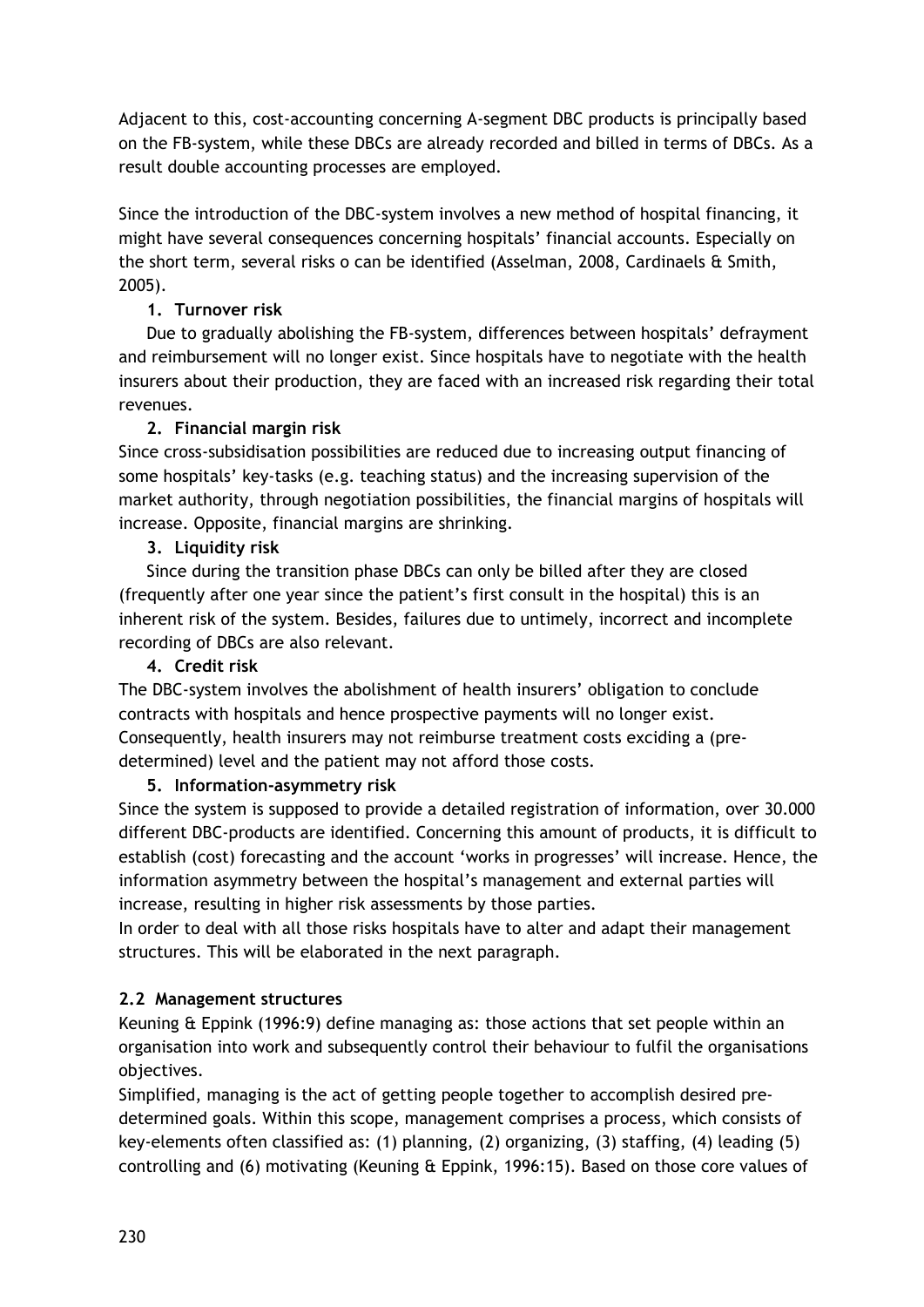managing, Keuning & Eppink (1996:16) distinguish three principal management functions: (1) strategic management, (2) establishing an organisational structure and (3) controlling the entity's business processes (operational management).

Since market competition is gradually implemented within the cure sector and consequently financing systems are altered, hospitals are faced with increased risk profiles (chapter 1). Hence, managing risks by hospitals' management can be considered as 'risk management'.

From a business enterprise perspective, Knechel (2006:29) defines risk as a threat that reduces the likelihood that the organisation one or more of its objectives will achieve. Within this scope, management is aimed at identifying and quantifying these risks. Adjacent to this risk management involves the implementation of control measures. Control activities refer to any actions taken by a company or individual to reduce the likelihood or significance of risk (Knechel, 2006:32).The whole set of these control activities is known as internal control. The effectiveness of an internal control measure is determined by the ability of a control measure to provide a reliable and timely warning of potential problems and to the potential bias inherent in the execution of a control measure (Knechel, 2006:32). Kocken (1997:226) identify two primary objectives of corporate risk management. On the one hand, future revenues have to be maximized, while at the other hand liquidity risks should be minimized.

Due to limited attention to risk management within the healthcare sector, a connection with other professions has to be made. From international accounting and other business literature, several useful concepts and frameworks are provided.

In order to ensure that risks are addressed by higher management and the board of directors, organisations are adopting ERM as a formal process that affects all levels of an organisation (Knechel, 2006:29). A common-used framework concerning ERM is issued by COSO (2004), which includes the following definition of ERM:

*A process, enacted by an entity's board of directors, management, and other personnel, applied in a strategy setting and across the enterprise, designed to identify potential events that may affect the entity, to manage risks to be within its risk appetite, and to provide reasonable assurance regarding the achievement of entity objectives* (COSO, 2004:7).

The three-dimensional COSO ERM cube builds on the former one, but also emphasizes the importance of identifying and managing risks across the enterprise. ERM is an iterative, continuous process that involves identifying, assessing, and managing key risks that threaten an organisation's strategic, operational, compliance and reporting objectives at all levels of an organisation (Knechel, 2006:30). Summarized, the cube identifies four organisational objectives, four organisational levels and eight components. Based on this framework, 128 (4 x 4 x 8) strategies of risk management are possible.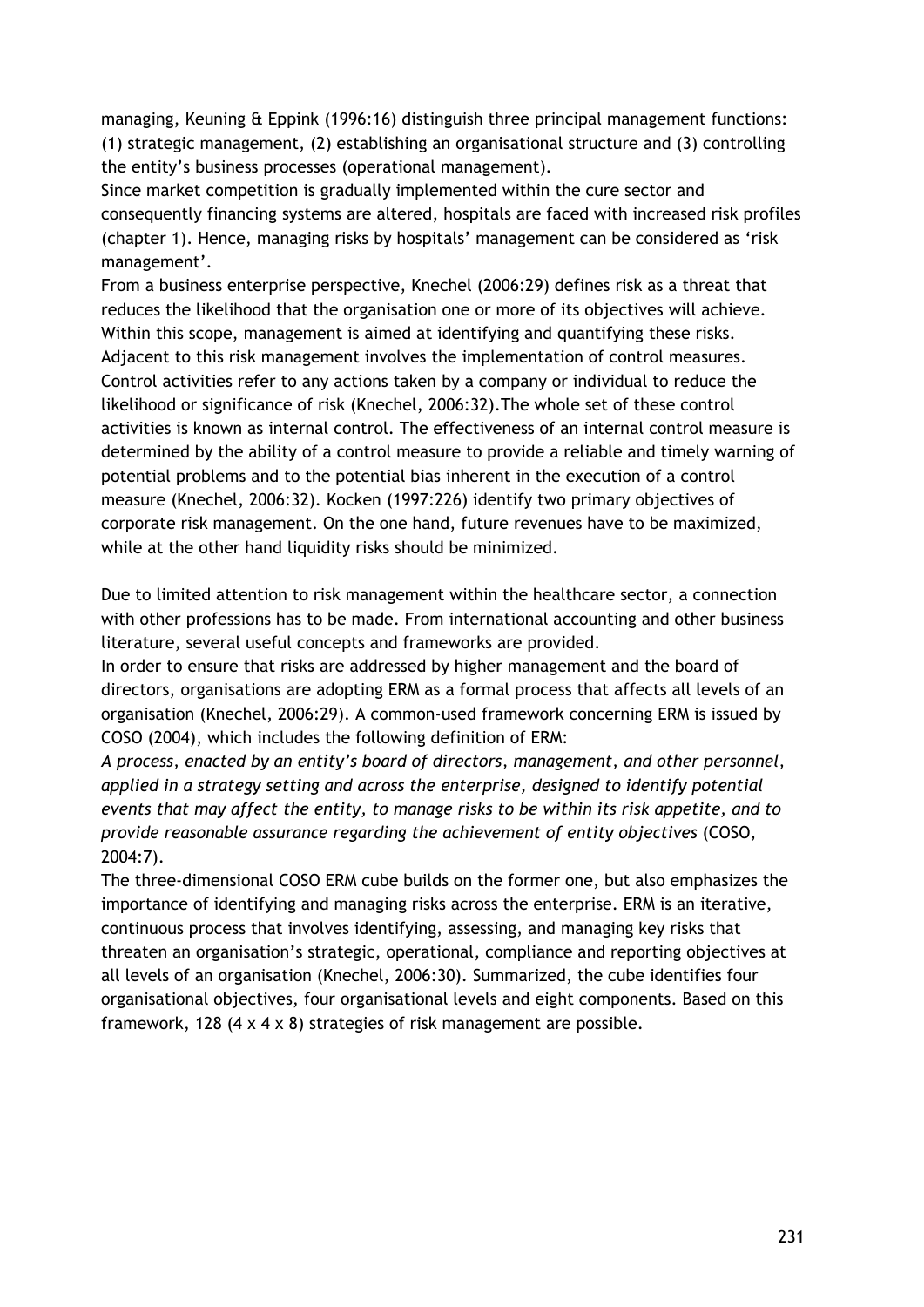

Figure 2: COSO cubes (source: COSO, 2004).

Although all the signalled components are relevant, since it lays the foundation concerning the other elements, the internal environment is critical. With respect to this internal environment, also hospitals' management has to issue a so-called 'in control statement'. A disadvantage of the framework is that it only provides reasonable assurance regarding the 'in control status' of a particular entity. Besides, control is inherently limited by the quality and integrity of people working within the organisation. Lastly, the model is extensively and hence requires much effort regarding implementation by a given hospital. Despite inherent limitations, the basic assumptions of this model regarding control and risk management are commonly used in accounting literature.

# **2.3 Managing hospitals**

In the literature, frequently a distinction is made between internal and external management & control. External management comprises possibilities to control the environment outside the entity. Since hospitals are forced to negotiate with health insurers about their production prices, the enhancing B-segment emphasize external control (Asselman, 2008:23).

Since the cure sector is faced with the implementation of market competition and broad range of laws and regulations, concerning hospitals, market forces and macro-economic developments are important controlling the external environment. In order to determine the relevant aspects Knechel (2006) use different models from 'strategic management' literature. A useful model determining market forces is the 'Five Forces Model' of Porter (Porter, 1980; Simons, 1995). Macro-economic developments are analyzed by the PESTfactors developed by Johnson et al. (2006:65-68). The five forces (rectangles) and the macro-economic developments (rings) are together presented in figure 3.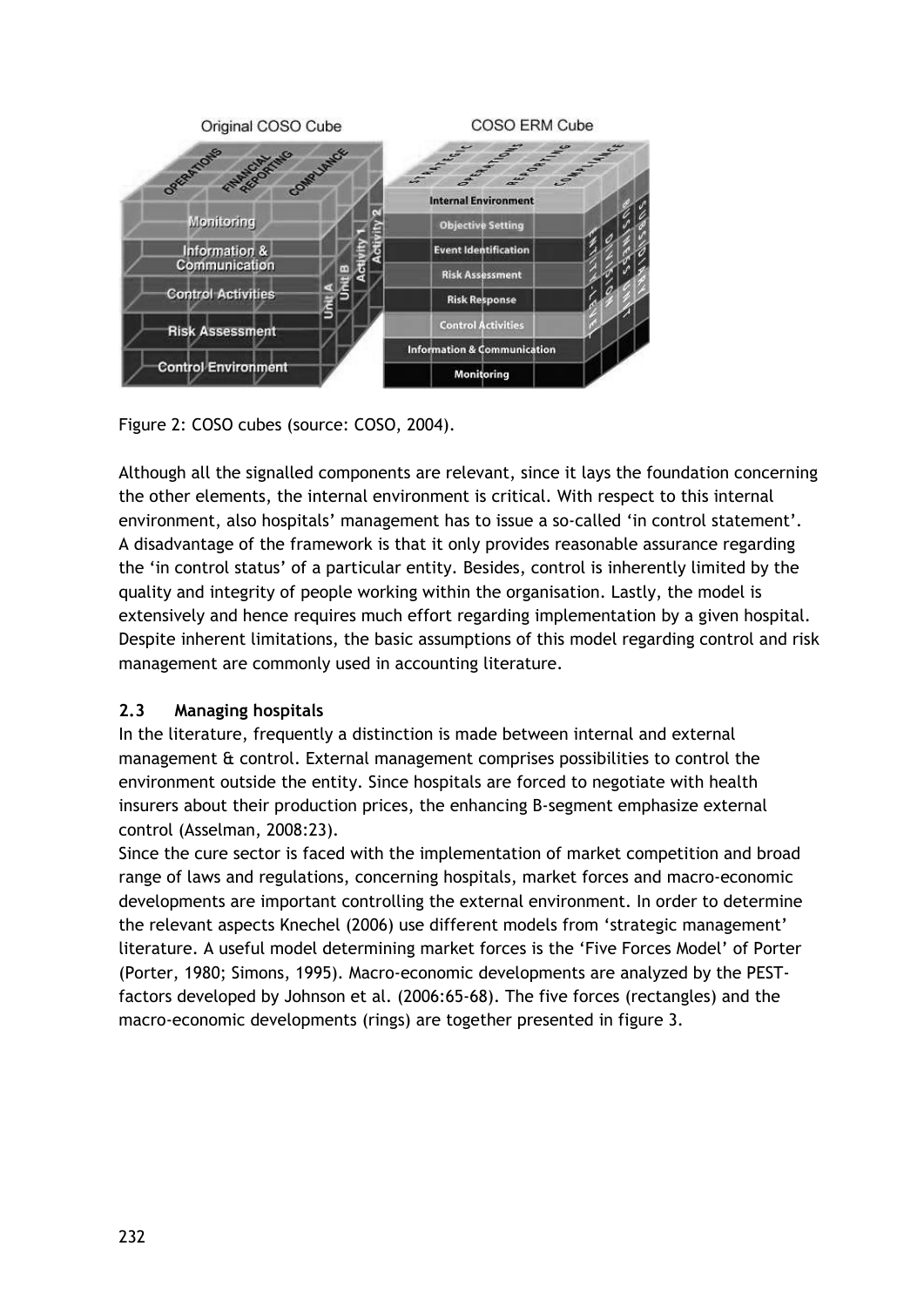

Figure 3: external risk factors (source: Knechel, 2006:162)

The Five Forces-model enables a hospital as 'competitor' to determine the scale and nature of its competitors and hence its strategic objectives. In general, the hospital's strategy has to be determined by the hospital's management in consultation with their medical specialists (Peeters & Krabbe, 2004:42). Therefore, alignment concerning the strategy between those groups is crucial and makes the situation as a whole relatively complex. Strategic objective setting and risk-assessments are also considered as keyelements within the COSO ERM-framework.

Most external factors, risks and choices have a predictable link to activities within the organisation determining its success (Knechel, 2006:175). Those activities can be classified into three central themes: (1) financing, (2) performance and (3) quality of care. Hence, an integral hospital management approach functions as a road map concerning the distributing responsibilities and tasks to all medical specialists and other departments, identifying critical performance indicators (PIs) and addressing tasks and accountability to all different levels within the hospital.

The implementation of the DBC-system and associated integral prices requires an integral approach with respect to costs and revenues. Managing the performance of the product mix or hospital departments becomes relatively more important. A tool concerning managing the performance of particular hospital departments can be establishing result centres. Within the hospital environment, a result centre is not a shop within the shop, but it is accountable and is only a part of the hospital's total performance. That way the results centres are aligned with the hospital's strategy and objectives striving to a better level of cooperation and performance of the entire hospital.

Since the content of the term 'result' covers profit, production volume, quality, culture, innovation, education and customer satisfaction, a result centre is not only accountable concerning profits. Nevertheless, distributing costs and responsibilities remains difficult due to complex clinical pathways involving activities of several result centres. Within the hospital medical specialises and supportive specialises can be classified as result centres, whereas overhead and other staff departments can be classified as cost centres. Result centres should identify their patient groups by means of DBC-products and subsequently associate them with adequate cost-drivers within the hospital. Cost centres can charge their performances to result centres by means of easily parameters in terms of  $m<sup>2</sup>$  or FTEs.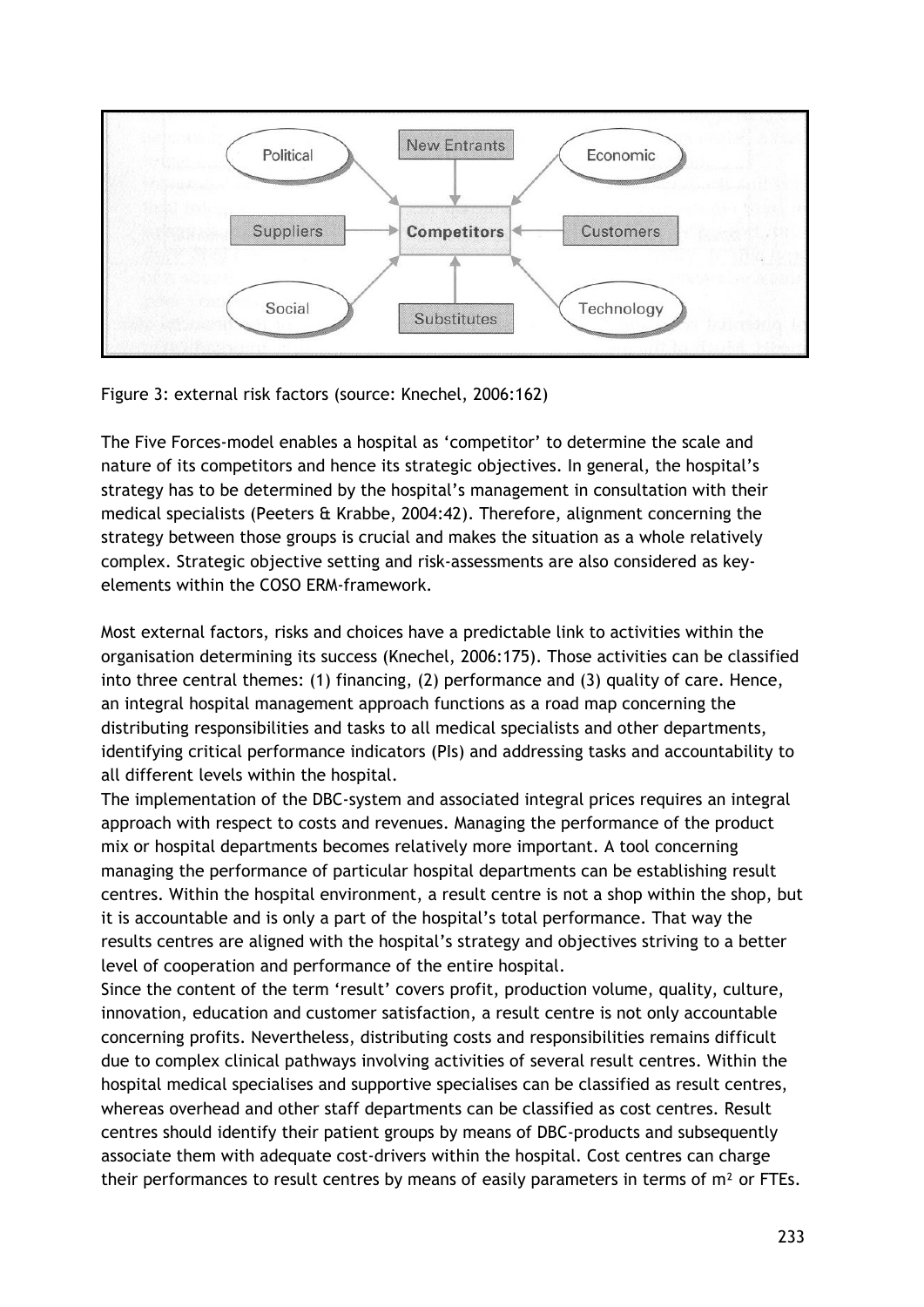The hospital's organisation structure in terms of result and costs centres affects the span of control and hence the hospital's management process. This process differs per performed activity, due to the different nature and scale of care activities.

Based on the previous paragraphs a conceptual model concerning managing hospital results has been developed (figure 4).



Figure 4: Conceptual hospital management model

In order to ensure that a hospital can manage its performance, an appropriate planning  $\alpha$ control cycle should be implemented to control its business processes. In scientific literature, various definitions and approaches are presented about 'planning & control', which apply to organizations both within and outside the healthcare sector. Generally, the planning & control cycle comprises all decisions, structures and procedures aimed at effectively and efficiently realizing the pre-determined goals of an entity (Jans, 2001). Anthony and Young (1988:4) distinguish three different types of planning & control activities: (1) strategic planning, (2) management control and (3) task or operational control. Each activity involves both planning and control, but the emphasis varies with thy type of activity and entity. In hospitals, controlling pharmacy inventory is much different from controlling patient care on the wards.

Idealized the internal control system is part of this management control process or cycle, which consists of four principal steps (1988:17):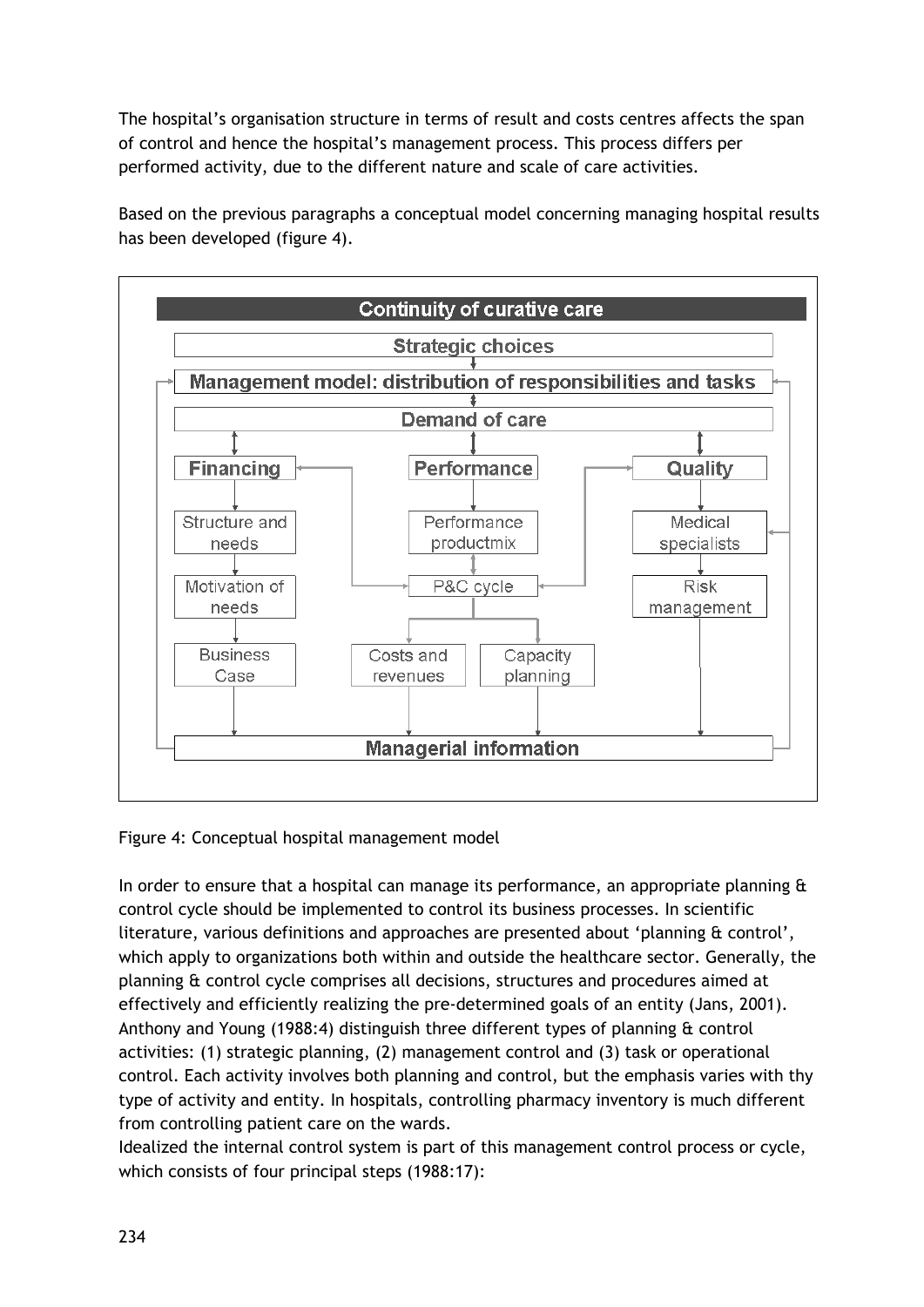## (1) Programming,

(2) Budget formulation,

(3) Operating and measurement and

(4) Reporting and evaluation.

The two first steps could be considered as planning activities, while the two latter could be considered as typical control activities. These four principal steps together give shape to controlling the entity's business processes as an ongoing cycle. This planning & control cycle consists of a regulatory component (measurements implemented to mitigate threats regarding goal-congruence), a retrospective component (accountability and evaluating goal-congruence) and a prospective component (planning and decision making aimed at realizing settled objectives).

Concerning hospitals or other healthcare institutions, the cycle contains relatively more synchronization moments than concerning a private company. Synchronization moments are distinguished in longer term and shorter-term moments that are mutually influencing each other. The strategic plan developed by the hospital's board of directors and approved by the supervisory board incorporates the longer term, while the yearly budgeting process involves the shorter term.



Figure 5: Planning & Control cycle in hospitals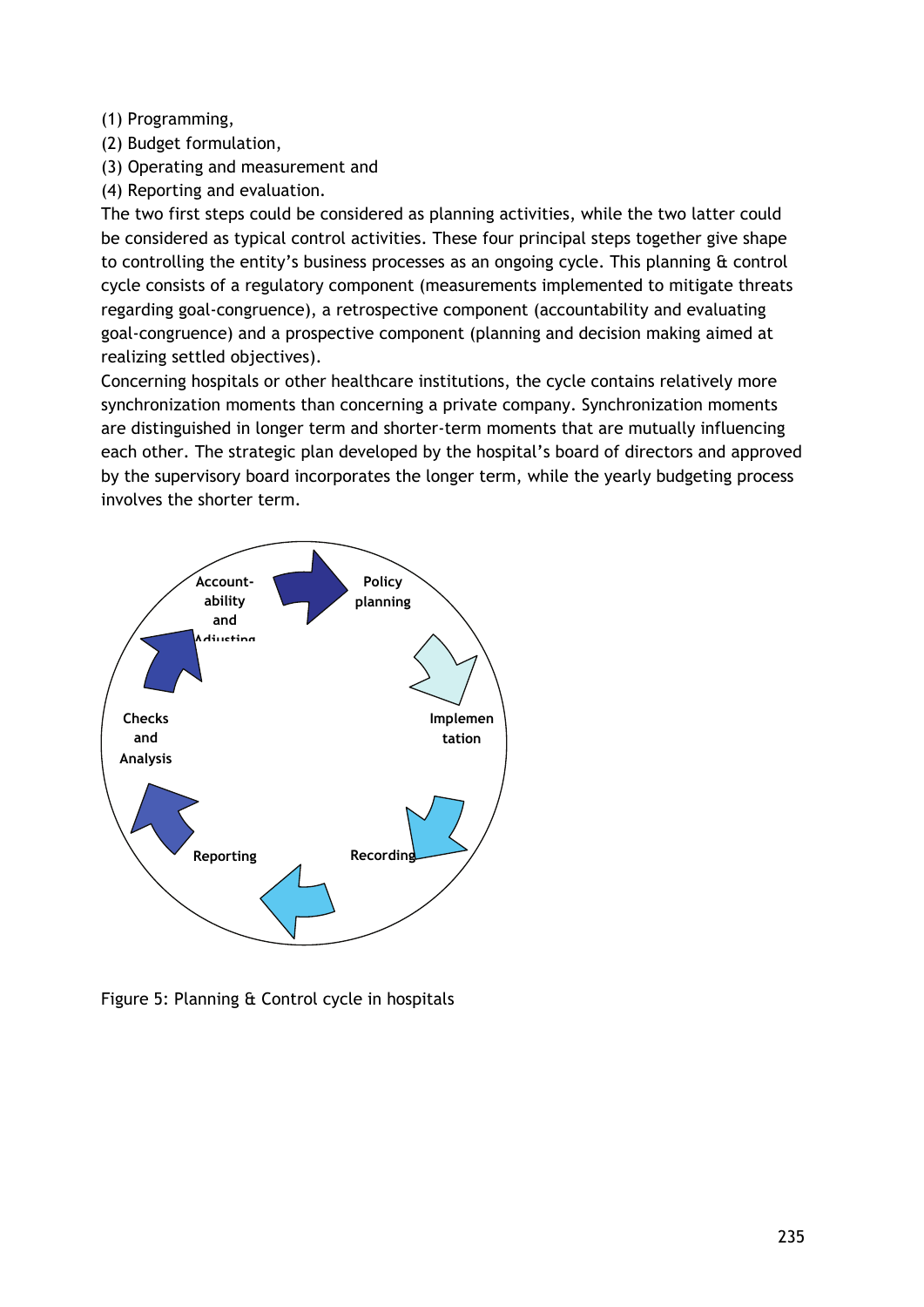# **3. Research design**

# **3.1 Structure**

Since the research's objective is to identify and to define the appropriate planning  $\theta$ control aspects concerning managing results in Dutch hospitals, this research will apply to the methodology of a design-oriented and exploratory research.

According to Van Aken (1994), two different cycles (figure 6) are relevant within the scope of design-oriented research: the regulative cycle and the reflective cycle. The regulative cycle is designed to control concerning a unique or special problem (Van Aken, 1994:19). The reflective cycle is a tool to develop clinical knowledge, which contains knowledge about both problems and the used methods concerning solutions, all examined in a given context (Van Aken, 1994:21). In order to test and to generalize designed knowledge, multiple case studies are used within the reflective cycle.

This study focuses on the unique and specific problem of the gradually implementation of performance based financing and competition forces within the Dutch cure market. Since these developments will create financial risks to hospitals, by hospitals management it is necessary to anticipate effectively to these developments. In order to develop knowledge about the relevant planning & control aspects, it is justified to use the regulative and the reflective cycle concerning this research.



Figure 6: The regulative and reflective cycle (source: Van Aken, 1994)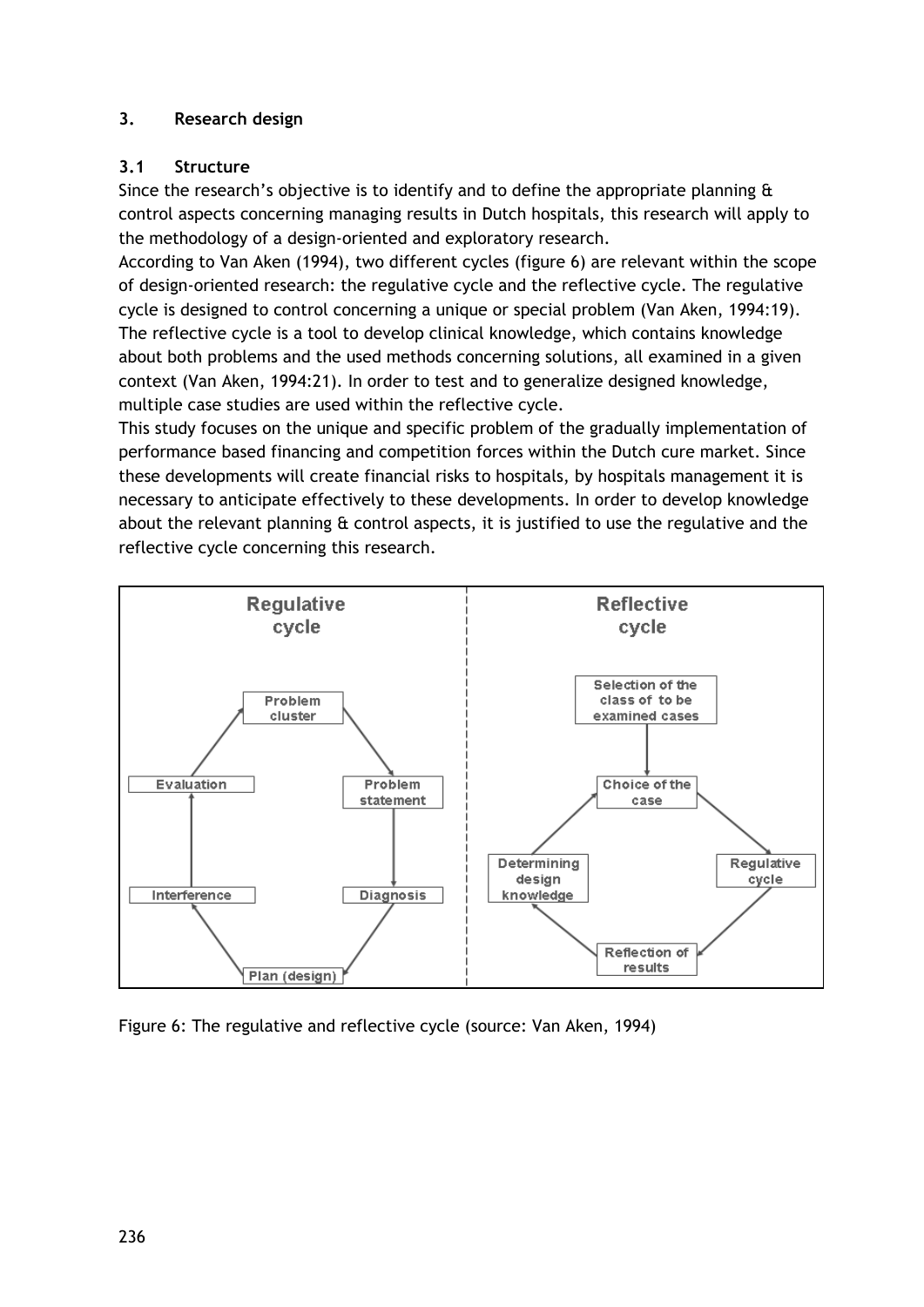# **3.2 Methods**

#### Literature study

In order to get sufficient insight into the background and context of the formulated problem, a literature study has been explored. Besides, the literature will serve as a base concerning the conceptual model framework presented in chapter 2.

## Case studies

In order to get a more comprehensive understanding of the subject, qualitative research is applied in the empirical part of this study. Qualitative research will enable the investigator to examine an actual subject in depth.

Which research method or strategy should be used, is determined by the following conditions: (1) the type of research question posed, (2) the extent of control an investigator has over actual behavioural events and (3) the degree of focus on contemporary as opposed to historical events (Yin, 2003:5). Within the scope of designoriented research, a case study is an important research method. Yin (2003:13) defines a case study as: 'a case study is an empirical inquiry that investigates a contemporary phenomenon within its real-life context, especially when the boundaries between phenomenon and context are not clearly evident, which relies on multiple sources of evidence'.

Since the implementation of performance-based financing and market competition in the Dutch cure sector concerns a contemporary phenomenon, concerning this study, case study research will be conducted. The before signalled developments will alter the (financial) environment Dutch hospitals are acting in. However, the degree to which these developments influence the environment and financial performance of Dutch hospitals is not clear. Currently the boundaries between the phenomenon and the context are not evident. By using interviews with the members of the hospital's board, planning & control managers and other experts by market authorities, data and information on the phenomenon will be gathered in a real-life context.

A primary distinction in conducting case studies is the choice between single case study design and multiple case study designs. Since analytical benefits and conclusions using two of more cases may be substantial and more powerful, in general, multiple case designs are preferred over single case design (Yin, 2003:53). In order to have possibilities to validate the findings, this study will employ multiple case study design (Van Aken, 1994:23). As figure 7 indicates, the case study is essential within the reflective cycle to generalize the acquired knowledge and results.

Bowling (2002:403) signals the possibility to employ the triangulation principle while conducting case studies. The triangulation principle implies that bias or systematic errors of acquired information are reduced because of (1) the applied research method, (2) the chosen research approach and (3) subjective observation by the researcher. Combination of several research methods and multiple case study design enables the researcher to analyse the unique research setting as a coherent and consistent group and to clarify the context of the identified problem.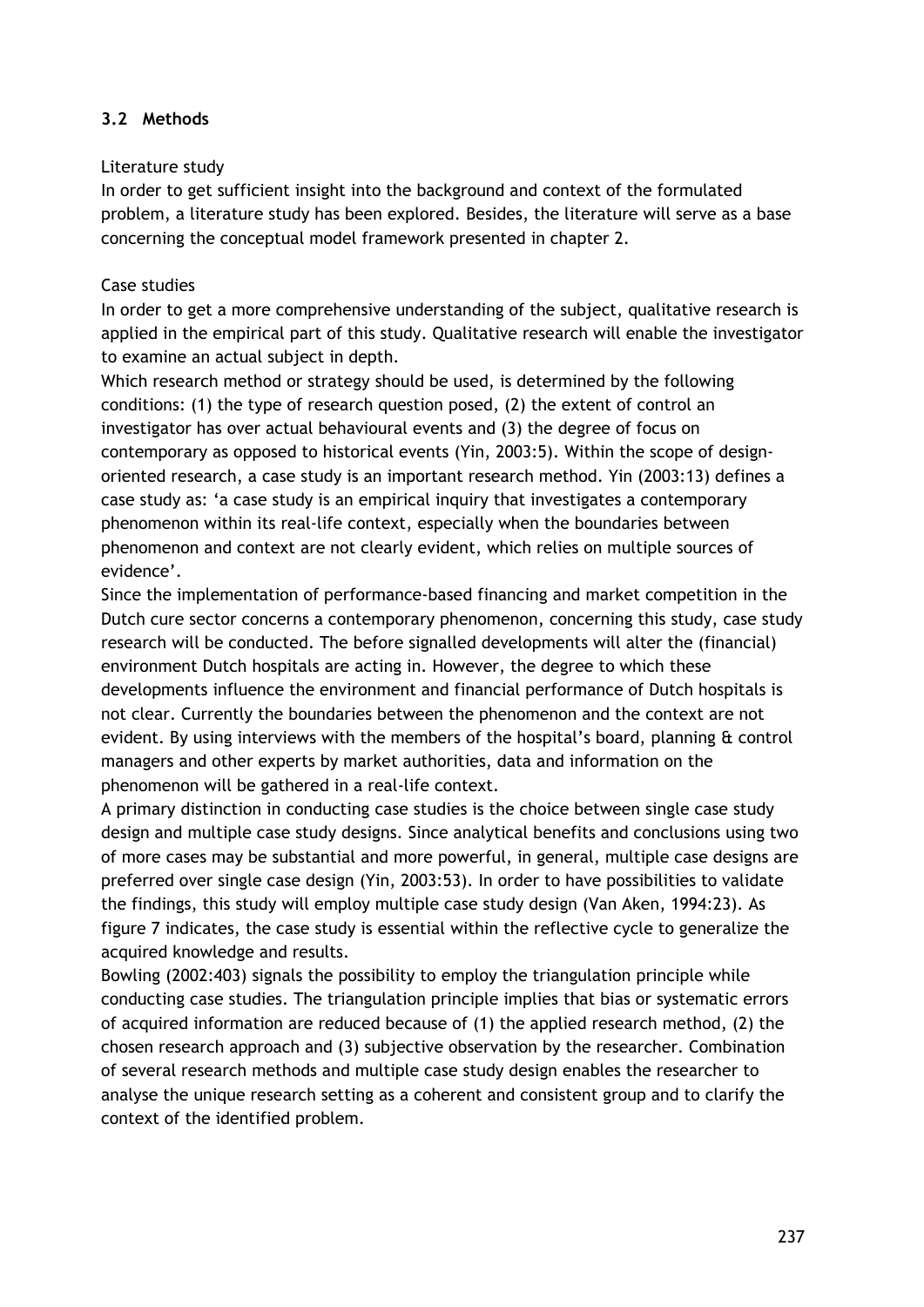## Consensus development panel

Before developing an appropriate model it will has a useful effect to judge planning & control aspects arising from theory or identified previously. Testing and judging the preliminary model will provide better insights into the targets, needs and assumptions the final model has to comply with.

In order to test and to judge the preliminary model, the method of 'consensus development panel' (Bowling, 2002:407) is explored in this study. The method involves organising a meeting with a panel of experts in the field of curative healthcare, brought together to discuss the specific research objective or developing a consensus. The meeting of the panel was attended by three advisors or consultants and the researcher.

# **3.3 Sample**

In the Dutch situation, three different types of hospitals are primarily distinguished: academic hospitals, general hospitals and categorical hospitals. Consequently, general hospitals are classified once more into 'top clinical hospitals' and 'basic hospitals'. Generally, all these different hospital types provide to a certain degree three core tasks: care in terms of medical treatments and nursing, research and education. Each hospital type should react on the before signalled phenomena and hence all types are identified as case objects. Furthermore, each selected hospital is representative concerning the target population and hence no selection bias will occur. The chosen composition of case objects enables the researcher to use comparisons and formulate conclusions and expectations. In figure 7, a set of depersonalised key-data and prefixes corresponding to the selected hospitals are presented.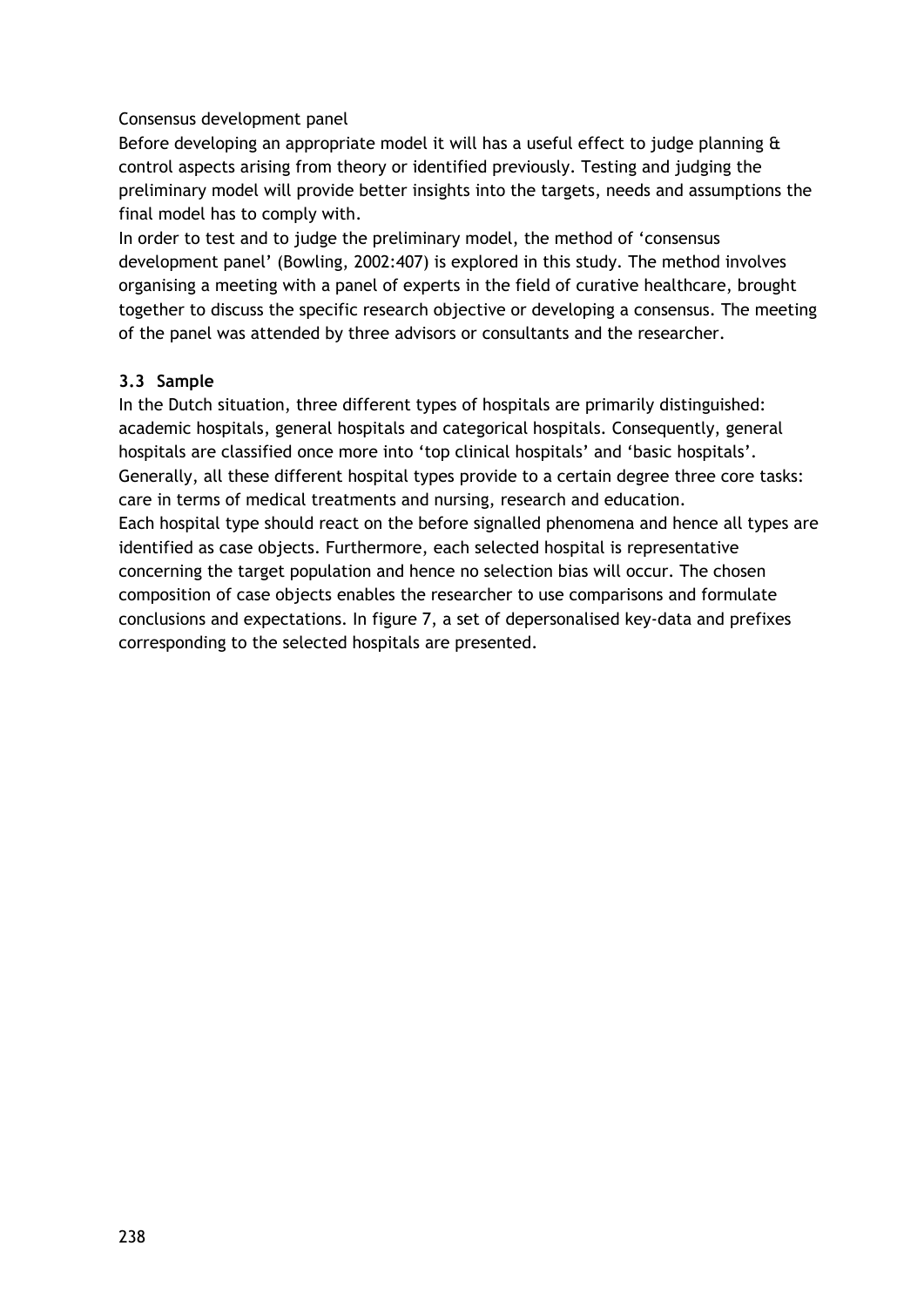|                                                                      | Top-clinical | Academic     | $\overline{a}$<br>Categor | <b>Top-clinical</b> | Categorical  | General      | General      | Academic          | General           |
|----------------------------------------------------------------------|--------------|--------------|---------------------------|---------------------|--------------|--------------|--------------|-------------------|-------------------|
|                                                                      | hospital 1   | hospital 1   | hospital                  | hospital 2          | hospital 2   | hospital     | hospital 2   | hospital 2        | m<br>hospital     |
| <b>FTES</b>                                                          | 2522         | 9011         | 1565                      | 4059                | 360          | 1148         | 1320         | 6068              | 1122              |
| admissions<br>Number of<br>clinical                                  | 27.228       | 38.555       | 6.587                     | 44.334              | 1.036        | 17.427       | 16.911       | 25.254            | 12.376            |
| treatments<br>Day                                                    | 23.169       | 36.784       | 4.701                     | 44.464              | 13.338       | 14.555       | 14.294       | 29.063            | 1.312             |
| Revenues (x<br>1000)                                                 | 223.797      | 967.088      | 105.000                   | 365.180             | 29.636       | 92.473       | 132.285      | 711.576           | 117.417           |
| Percentage<br>related to<br>revenues<br>of profit<br>total           | 3,6%         | 2,2%         | 1,4%                      | 2,8%                | 4,0%         | $-1,1%$      | $-3.1%$      | $1,0\%$           | 1,6%              |
| Percentage<br><b>B-segment</b><br>related to<br>revenues<br>revenues | 15,8%        | 3,2%         | 4,1%                      | 14,2%               | 30%          | 21,3%        | 15,8%        | 3,1%              | 15,1%             |
| Location                                                             | Zuid-Holland | Zuid-Holland | Holland<br>Noord-         | Overrijssel         | Zuid-Holland | Zuid-Holland | Zuid-Holland | Holland<br>Noord- | Holland<br>Noord- |
| Figure 7: Research sample                                            |              |              |                           |                     |              |              |              |                   |                   |

239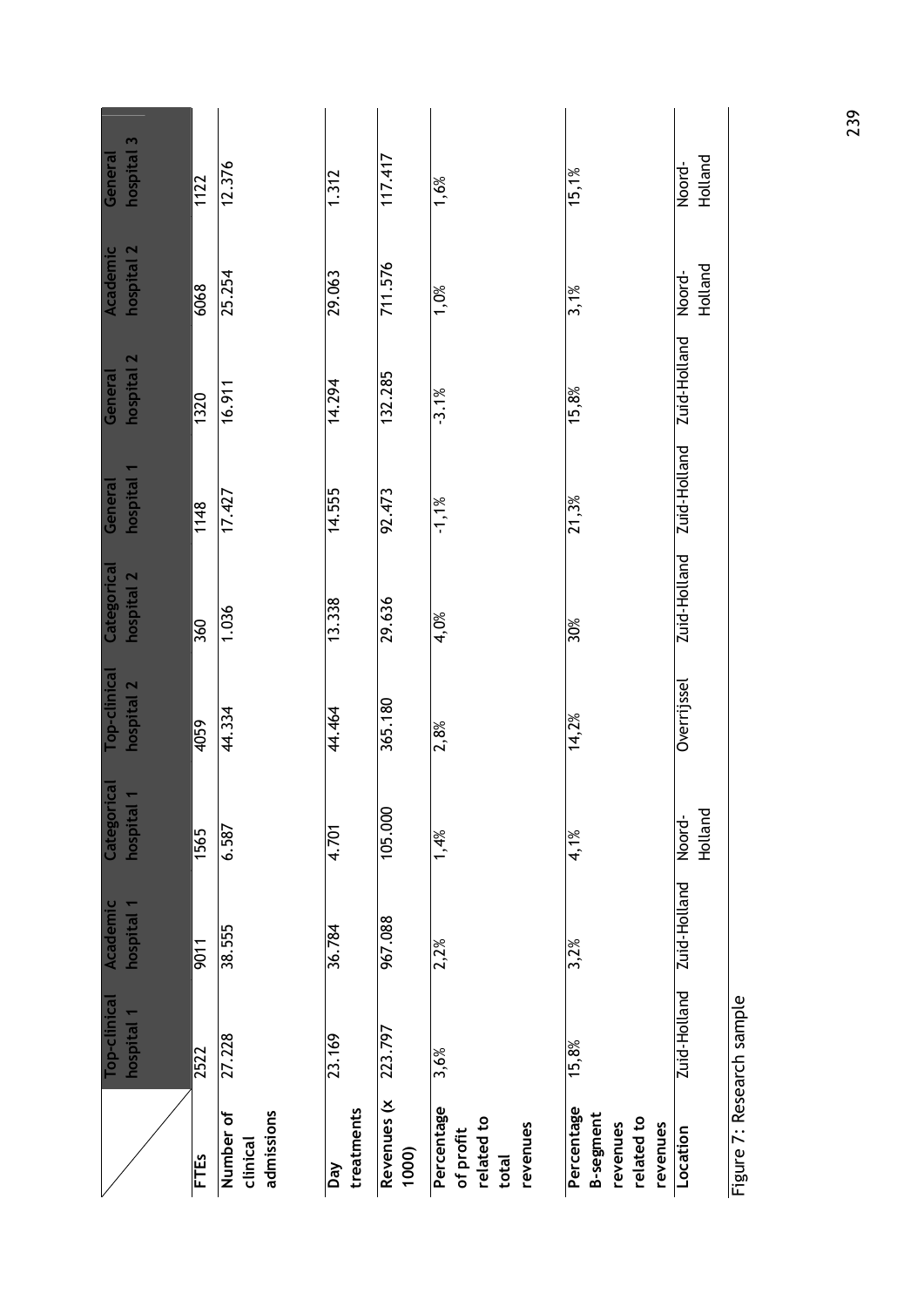## **3.4 Reliability and validity**

The reliability of this research refers to the reproducibility and the consistency of the employed methods (Bowling, 2002:147). The reproducibility and the consistency of the qualitative research methods is principally guaranteed by the triangulation principle applied to the data resources and through the judgement of the research findings by external assessors (Seegers, 2002). The reliability of this research is enhanced, by means of discussing the preliminary findings with the advisors of PwC and the hospitals involved. Validity is an assessment of whether an instrument or method measures what it aims to measure (Bowling, 2002:147). By means of exploring different methods concerning data sourcing the degree to which this research is internal valid has increased. Besides, acting in conformity with the triangulation principle reduces the possibility of informational systematic errors. External validity refers to the ability to generalize the research findings to a wider population of interest (Bowling, 2002:150). Although it can be questionable whether material generated through case studies can be generalized (Bowling, 2002), they are often undertaken with a view to an understanding of wider situations. Since the central problem statement of this research will apply to the whole cure sector, this research also intends to obtain an general understanding. The quality of the study is determined by whether or not the presented model is applicable to a specific setting as well as to the entire sector. The last matter is embedded in this study through using the regulative and reflective cycle (figure 6).

## **4. Results**

The basic shape of the preliminary model (figure 5) held in the selected settings. Proposed adjustments were primarily meant concerning refining the model or making the model more applicable to a particular setting. However, the results do not imply that hospitals already have the ability to manage results in an effective way.

Since the DBC-product structure and market competition are gradually implemented, all interviewed hospitals admitted the increasing necessity of managing results to guarantee continuity of care. The feasible method to perform managing based on results is under development in all hospital settings. Nevertheless, the degree to which a particular hospital demonstrated the ability to adapt to the changing circumstances varied within the research sample. Hospitals with a relatively bigger B-segment production or a negative result from operations showed relatively more awareness of the increased financial risks and hence the necessity to manage their results. Opposite, one of the categorical hospitals and the academic hospitals showed little appreciation of the concept managing results primarily due to their other financial or historical funds.

Managing results required several adjustments to the hospitals' management model to distribute adequately responsibilities and tasks in the organisation. It appeared that establishing results centres is a common-used approach in most hospitals. Nevertheless, several hospitals had trouble with implementing this particular management structure. Within this scope, the statement that an appropriate management model concerning a particular setting always involves a sophisticated model was frequently heard as an excuse concerning the absence of a well-functioning model.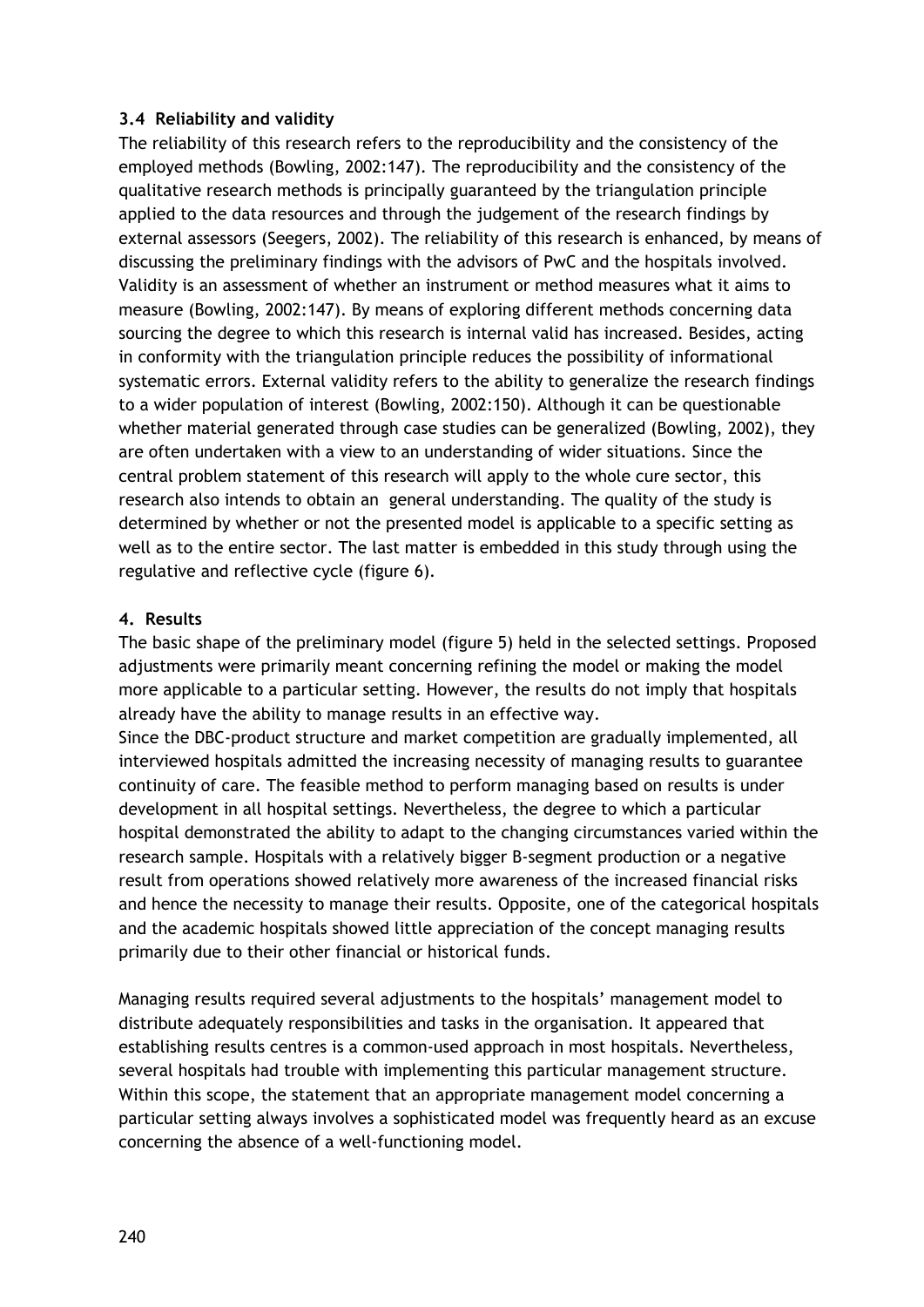In addition, with respect to managing results, strategic choices and the demand of care affect hospitals' management model. However, in many cases it appeared that no obvious and tangible strategic objectives were formulated and once they have been formulated, measuring accomplishment was frequently omitted. Another signalled problem with respect to hospitals' strategy was the existence of outdated strategic plans. Concerning the demand of care, the majority of the respondents did not agree with the narrowed onedimensional bar as popped up in the model. Although the respondents pretended to know the factors making up demand, the ability to perform demand-driven management appeared limited.

Several hospitals within the sample indicated that adjacent to the identified pillars finance, performance and quality, primarily the pillar 'people' was missing in the model. Since people or the organizational culture is an important critical success factor the hospitals' processes need, this component was thought to be relevant. Furthermore, the respondents were asked about the hierarchy or sequence of the identified pillars finance, performance and quality. With respect to the categorical hospitals, quality and more or less performance were the leading components. Concerning the academic hospitals, it appeared that meeting the costs (finance) is in the lead due to the different tasks and separate financial funds those hospitals were faced with. One of the top clinical hospitals explicitly indicated that the pillar 'finance' is in the lead. The selected general hospitals agree relatively more with the classification of the pillars than the other hospital types, primarily due to the absence of a sophisticated managerial model.

It appeared that almost all hospitals were managing finance in a broad sense, because they were more or less focussing on meeting the costs given a particular production and service level. In addition, hospitals with relatively less performance-based production demonstrated less awareness of managing (financial) results.

With respect to performance, only in one setting operational excellence was found as a significant objective. Although most hospitals pretended to have insights into the performance of their product mix, those insights were not considered as a sound basis concerning managing the entity. Further, the majority of the hospitals had trouble with managing their occupation degree in an appropriate way. Moreover, several respondents did not agree with the presented central role of the planning & control cycle under the headings of performance in the model. Since the planning & control cycle should primarily guarantee the functioning of the management model, it is recommendable to present the cycle as surrounding the whole model.

Concerning care quality, several critical comments were made by the respondents. First, medical specialists were not considered as an important aspect concerning quality only. If they are not under paid employment of the hospital, the model does not express the exceptional status medical specialists have in relation to the hospitals' management model. Further, the same critics were addressed to 'risk management' as another aspect under the headings of quality. Risk management was also thought to be relevant concerning the other pillars of the model. Since hospitals have to afford all their investment activities by themselves, risk management apply to being 'in control' as a broader perspective than care quality.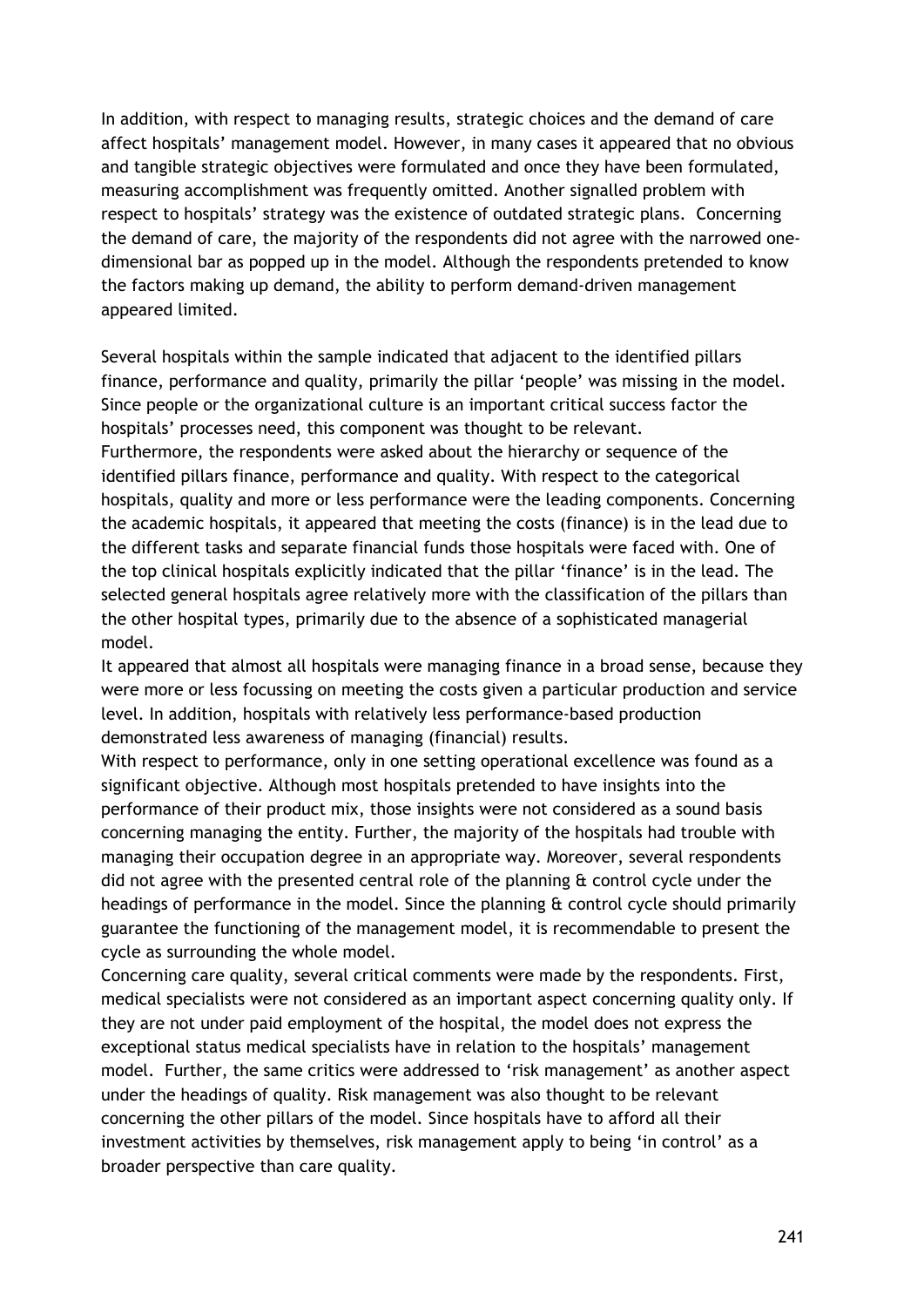With respect to managerial information, several respondents emphasized the importance of a well functioning basis register system in the hospital. Several hospitals appeared to have troubles with generating appropriate management information due to deficiencies in their information systems. Nevertheless, incorporating the hospitals' basic register system as a separate component in the model was thought to be irrelevant.

# **5. Analysis**

The basic assumptions and the preliminary conceptual model proven in those hospital settings confronted with relatively more market competition or with a relatively bigger sense of urgency to manage results, is the most prevalent conclusion that can be derived from the interviews. Hospitals faced with relatively more market competition are those hospitals involved with a significant part B-segment production in comparison to their total production. A relatively bigger sense of urgency regarding managing results was found in those hospitals confronted with a negative operation result or otherwise having financial difficulties not necessarily due to market competition as such. Other possibilities are the altered method of financing capital expenditures, poor financial management from the past or the need for financing upcoming big investment projects.

In general, the conducted interviews pointed out that production volume, costs, and investments are separately managed and hence nothing is actually changed to the former situation in which performance-based financing was mainly absent. A possible explanation could be that hospitals have to acclimatize during the transition from not-for profit to market competition. For the sake of simplicity and safety regarding being in control, they may explore the management methods they got used to.

Nevertheless, performance-based financing and more in particular market competition require an integral managerial approach to manage results (figure 8).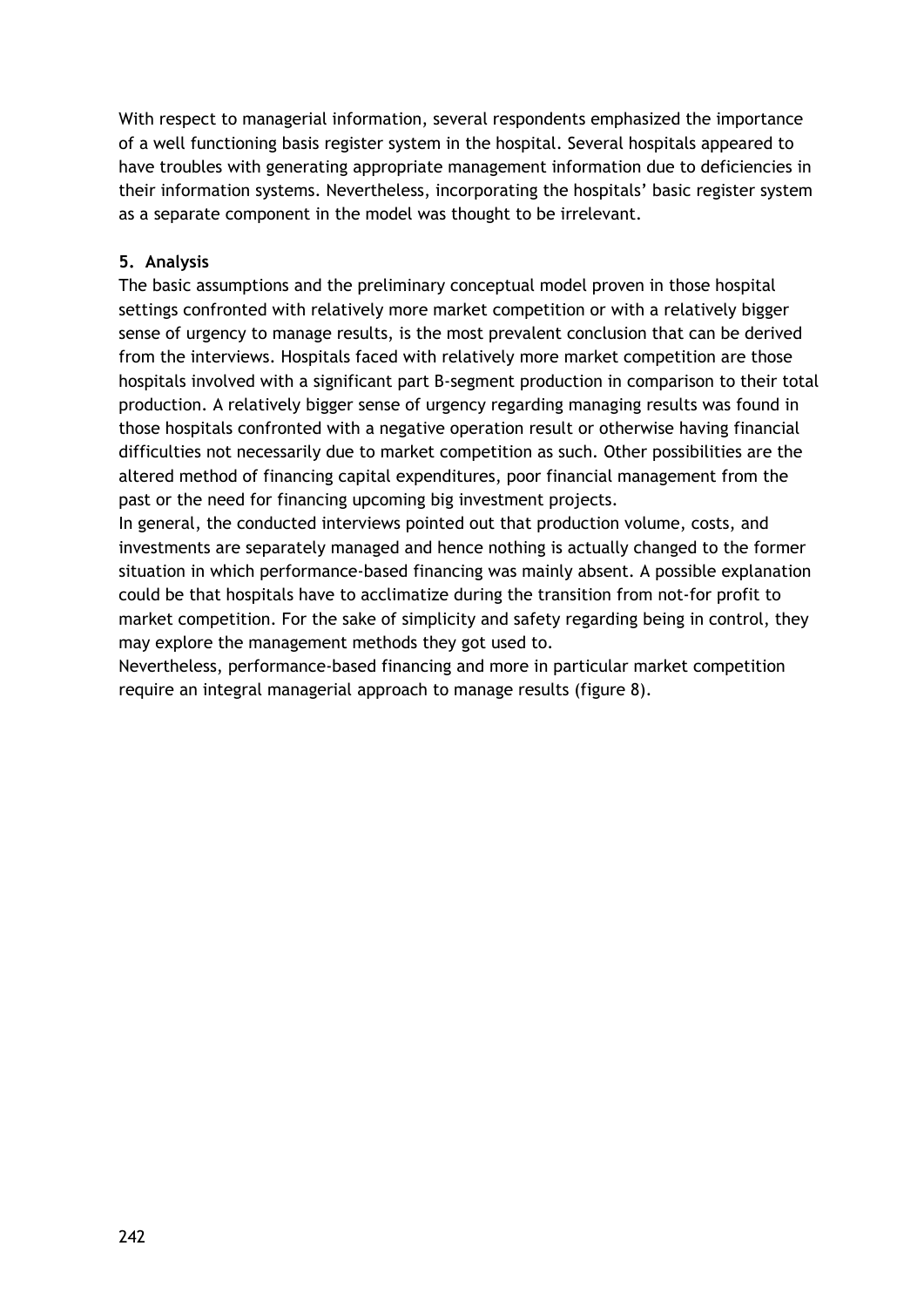

Figure 8: Adjusted conceptual model

In line with the presented model concerning integrally managing results, hospitals should at least address the following aspects in their management model and planning & control cycle.

Strategic choices are explicitly derived from the hospitals overall strategic plan. Since the accomplishment of the strategy should be secured on lower organisational levels, alignment exists between the hospital's management and the medical board. Concerning this reason, to identify the appropriate performance-indicators a bottom-up approach can be applied. The interview results did not provide joint or new performance-indicators relevant concerning the research's subject. Since most hospitals had difficulties regarding this topic due to a lack of experience within hospitals, nevertheless, the interviews pointed out that translating the strategy into tangible objectives by performanceindicators remains critical.

The necessity of alignment between the hospitals' management and their employees or self-employed medical specialists is partly demonstrated by adding the additional pillar 'people'. Next to it, the results of this research pointed out that the organisation's ability to successfully perform change management is expected to be fully dependent of the hospital's people irrespective their function. The alteration from management primarily focussing on being cost covering to actively managing results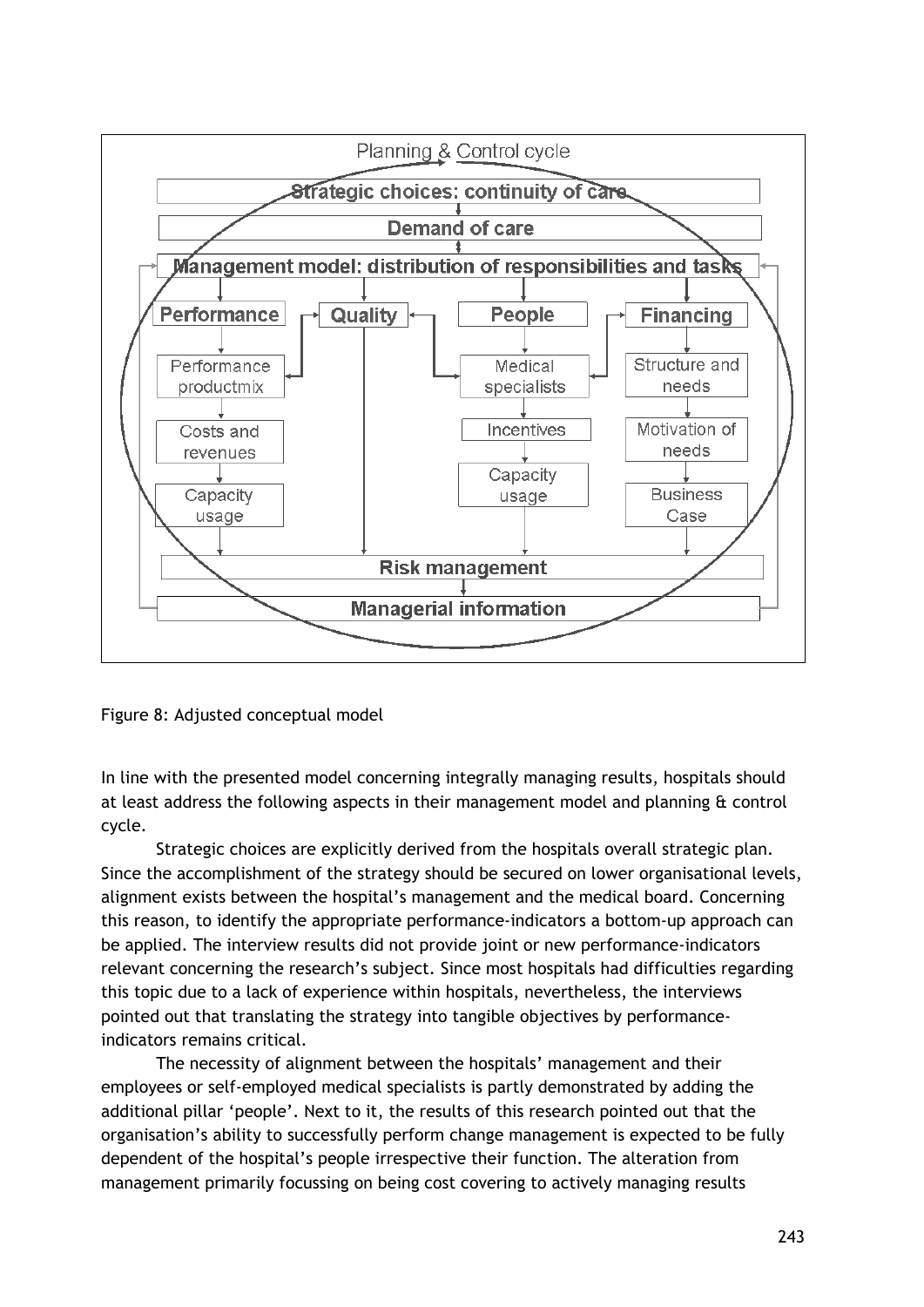requires cooperation of people within the organisation. Complicating factors in hospitals are the lack of medical specialists and identifying the appropriate incentives, not necessarily financially oriented. Incentives can be incorporated in management contracts involving a broad scope like research possibilities, education and visitation trips.

A useful method to reach alignment between management and the medical specialists on the condition that profits are shared, is implementing organisational structures like profit or result centres. Other useful approaches could be involving medical specialists in the hospital's board of directors or implementing a cooperative approach. Such management structures secure that responsibilities and tasks are distributed to lower or operational levels into the hospital organisation. Through profit centres medical departments or medical specialists as operational managers are integral responsible concerning the profitability of their products, quality of performed services and financing their needed investments. Exploring those management approaches will mitigate the threat the pillars are managed in a separate way.

Due to the ongoing changing circumstances concerning hospital financing and the environment they are acting in, applying risk management will be a useful concept. The results pointed out that hospitals have already settled down the concept concerning their performance and finance, but regarding care quality it is under exposure. The red vertical line connecting quality to risk management emphasizes the importance to implement risk management also in relation to quality of care as a part of the overall concept. Since political and social pressure coming from several incidents in the past, hospitals should properly secure quality of performed activities to mitigate reputation damage and ultimately financial risks.

As another prevalent conclusion from the interviews can be derived that the investigated hospitals have still not or just slightly implemented the before formulated aspects. The following factors will increase the adoption of the presented conceptual model in different hospital settings:

1. Eliminate the current partitioning walls in hospital financing by the government, creating a market competition in terms of a relatively bigger B-segment.

2. Create a level playing field between hospitals by the public and by the market authorities.

3. Less regulated market competition by decreased legislative pressure of the government and let critical developments (e.g. the possibility that hospitals will fall into bankruptcy) be handled by the discipline of the market.

4. Facilitate possibilities to distribute profits even outside the healthcare sector. This development would attract private investors who want to see return on investments to a certain degree.

## **6. Summary and discussion**

#### **6.1 Summary**

As of 2005, Dutch hospitals are confronted with the DBC-product structure as the tool concerning gradually implementing competition market in the cure sector. Market forces are expected to decrease hospitals' costs and to increase efficiency and care quality within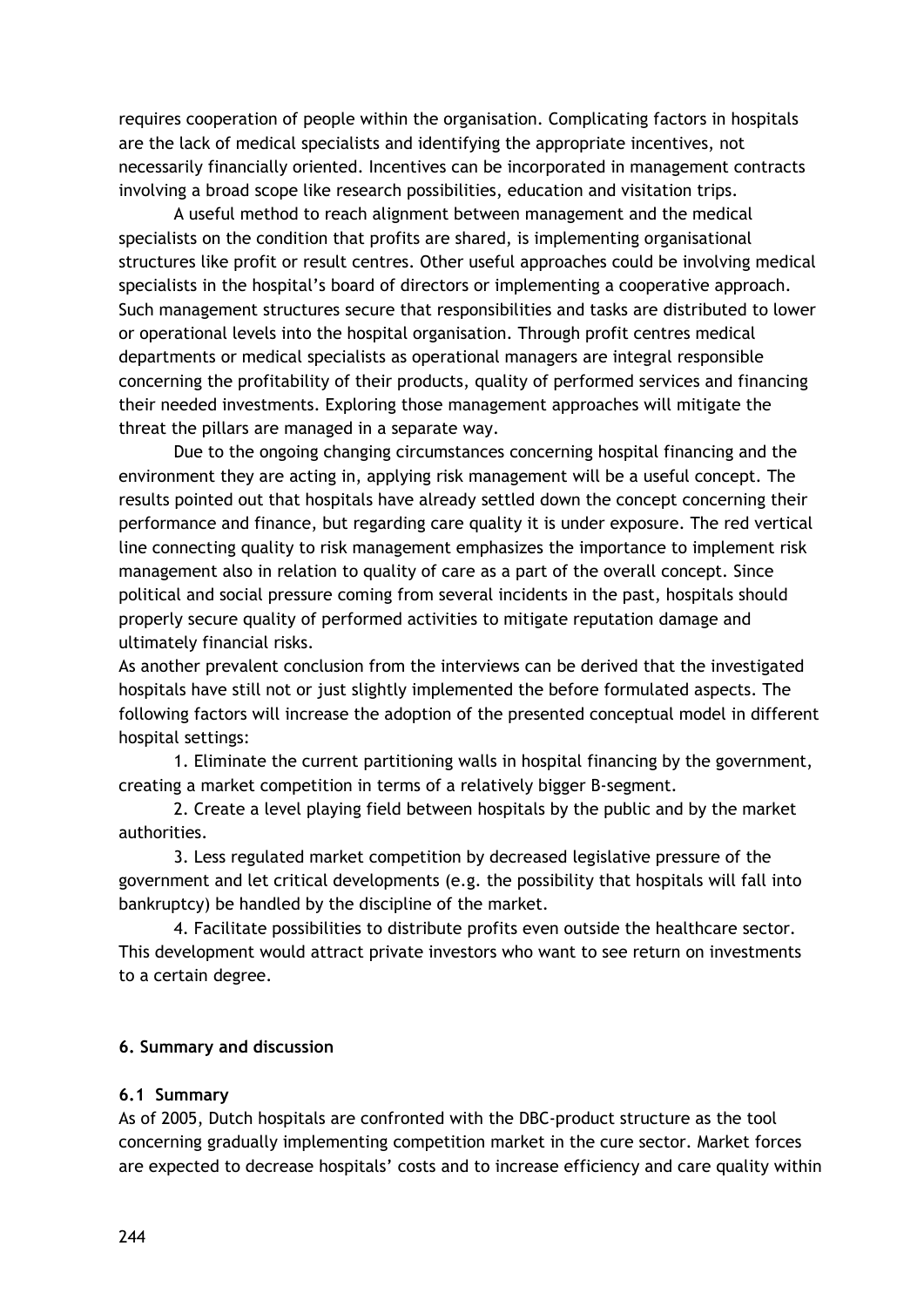the healthcare sector. The DBC-system involves a performance-based finance system that replace the previous finance and reimbursement system in which each hospital was primarily ensured of its revenues (Zuurbier & Steinbusch, 2005).

DBCs in free-market based model are considered as negotiate products between hospitals and health insurers all having their own interests. As a result, hospitals are faced with increased risk profiles (PwC, 2008) and hence a profit motive to secure continuity of services. Gradually implemented market competition through a system involving integral tariffs negotiated by the hospitals themselves, may threaten hospital's continuity as a care supplier. In addition, given the poor financial position of many hospitals current practice shows the urgency to alter the hospital's managerial approach from supply-oriented to demand-driven through actively managing results. Actively managing results requires adjustments in the hospitals' management model and planning & control cycle. This research could not find those components already proven relevant for managing results. Although support regarding the content of the conceptual model was found, the empirical findings indicated that the urgency to integrally managing results was generally limited in the investigated settings. Only some hospitals performing relatively more Bsegment production or having a poor and risky financial position showed urgency to develop a managerial approach focussing on results. Slightly implemented aspects thought to be relevant are the organizational structure in terms of establishing profit or result centres. In addition, distributing responsibilities in terms of financial and medical decisions to lower organisational levels creating a bottom-up approach, directly converting the hospital's strategy by means of identifying performance-indicators and performing analysis of departments, clinical pathways and composition of care profiles through lean management. Another relevant component is establishing a franchise network to sell and share knowledge and production methods.

Since costs, production and investments are managed in a separate way, opposite, hospitals in which managing results is beyond question yet control principally concerned about sub-areas. Those findings are primarily caused by the fact that competition market in the health care sector is still limited primarily caused by the system's distinction in Alisted and B-listed DBCs. Further, market forces raise the dilemma of the solidarityprinciple (not everything should explicitly be paid) versus a commercial attitude of hospitals. Other dilemmas hospitals are faced with are care quality, transparency and people. Above all, the final purpose and conditions concerning introducing market competition in the cure sector by the government are far from clear and change over time.

As a result, hospitals have difficulties with the transition from not-for profit to profit and may play a waiting game. Hence, as the most prevalent conclusion could be drawn that appropriate planning and control components to manage results are under exposure or slightly under construction. Current practice actually indicates that this study may yet be one bridge too far.

## **6.2 Limitations and suggestions for future research**

This research is not different from any other scientific research and hence the work presented in this thesis is faced with limitations and restrictions. One of the boundaries of design-oriented and exploratory research approach is that it will only go as far as exploring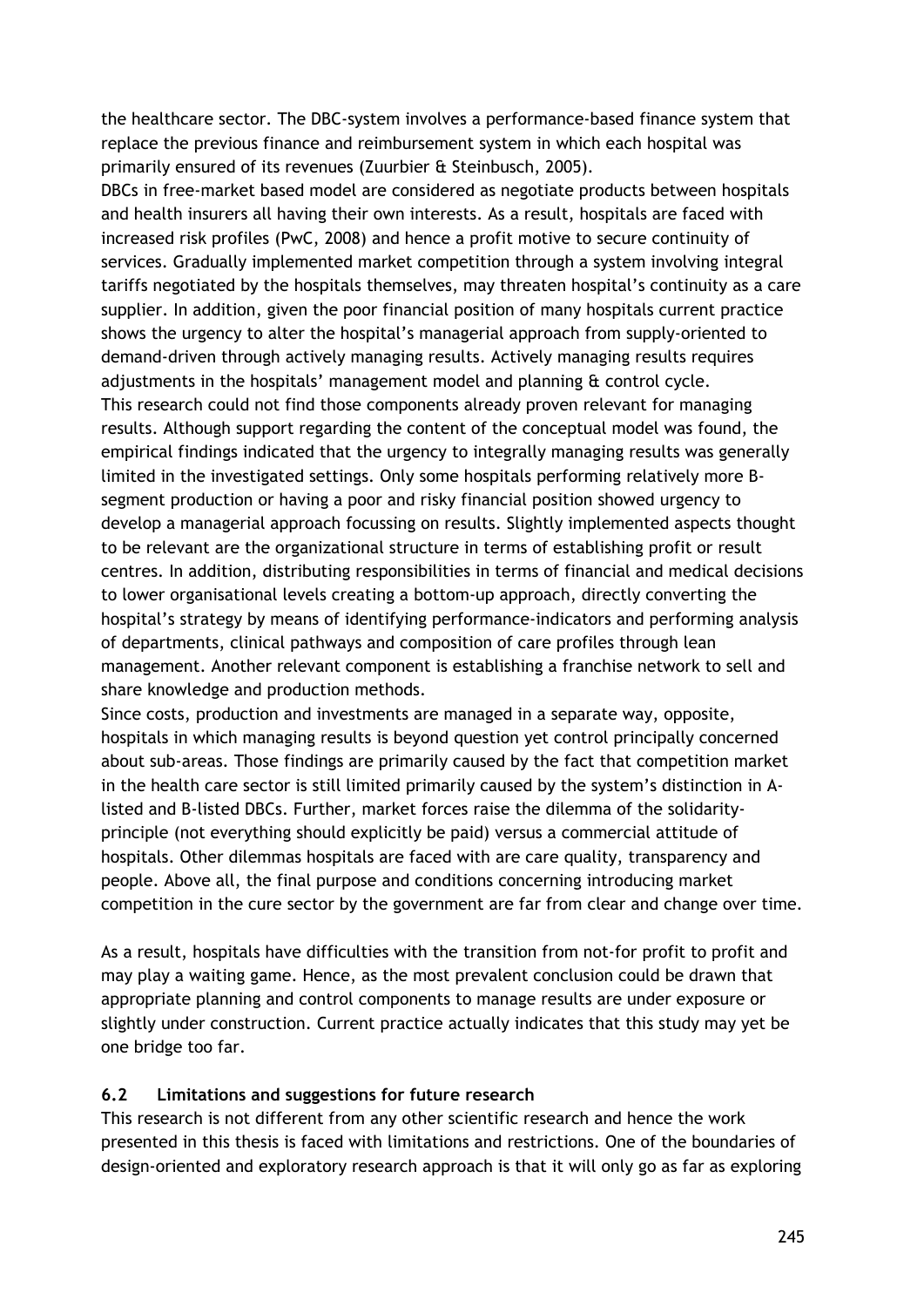the research's subject. A specific solution to the formulated research question is not available. Outcomes of this research principally serve as recommendations and suggestions for future research. Without extensive field research in terms of a relatively bigger sample, it will be tough to identify the planning and control aspects concerning managing results from other characteristics and developments the Dutch cure sector is confronted with on a continuous base. Examples of other characteristics may be political and social opinions.

With respect to case studies as one of the chosen research methods, also some shortcomings could be noticed. First, since obtained data principally refer to a specific case and only 9 out of more than 80 hospital cases were selected, it will be hard to generalize the findings to a wider population of interest. Second, obtaining data through interviews is not free from the researcher's subjective assessments. However, adequate selection of hospital types, and exploring multiple-case design as well as the triangulationprinciple applied, and reviews of the research findings by external assessors and experts will enhance the ability to generalize the research findings.

The outcomes of the conducted research will provide some recommendations for future research. Further research could take the form of a longitudinal study to examine the functioning of the conceptual model while market competition is increasing in the future. Furthermore, it could be examined whether the extension of the B-segment will actually cause the urgency to manage results. In addition, one can investigate what are the minimum requirements of managerial information concerning management based on results. Once has been determined which managerial information is required for managing results, hospitals may be facilitated to perform management based on integral results.

#### **References**

Aken, J.E. van (1994), De Bedrijfskunde als ontwerpwetenschap: de regulatieve en reflectieve cyclus, *Bedrijfskunde*, Vol. 66 (1), pp. 16-26.

Anthony, R.N., & Young, D.W. (1988), Management Control in Nonprofit Organizations, 4<sup>th</sup> edition, *Irwin*, Homewood, Illinois.

Asselman, F. F. (2008), Kostprijzen in ziekenhuizen, 1<sup>st</sup> edition, *Boh Stafleu Van Loghum*, Houten.

Bowling, A. (2002), Research methods in health: Investigating health and health services, 2nd edition, *Open University Press*, Berkshire.

Cardinaels, E. & Smith A.A. (2005), Financial risks of the DBC (in Dutch: Financiële risico's van de DBC), *Journal of Management Control and Accounting (MCA)*, Vol. 9 (4), pp. 12-15.

COSO (2004), Enterprise Risk Management – Integrated Framework, PricewaterhouseCoopers LLP, AICPA New York.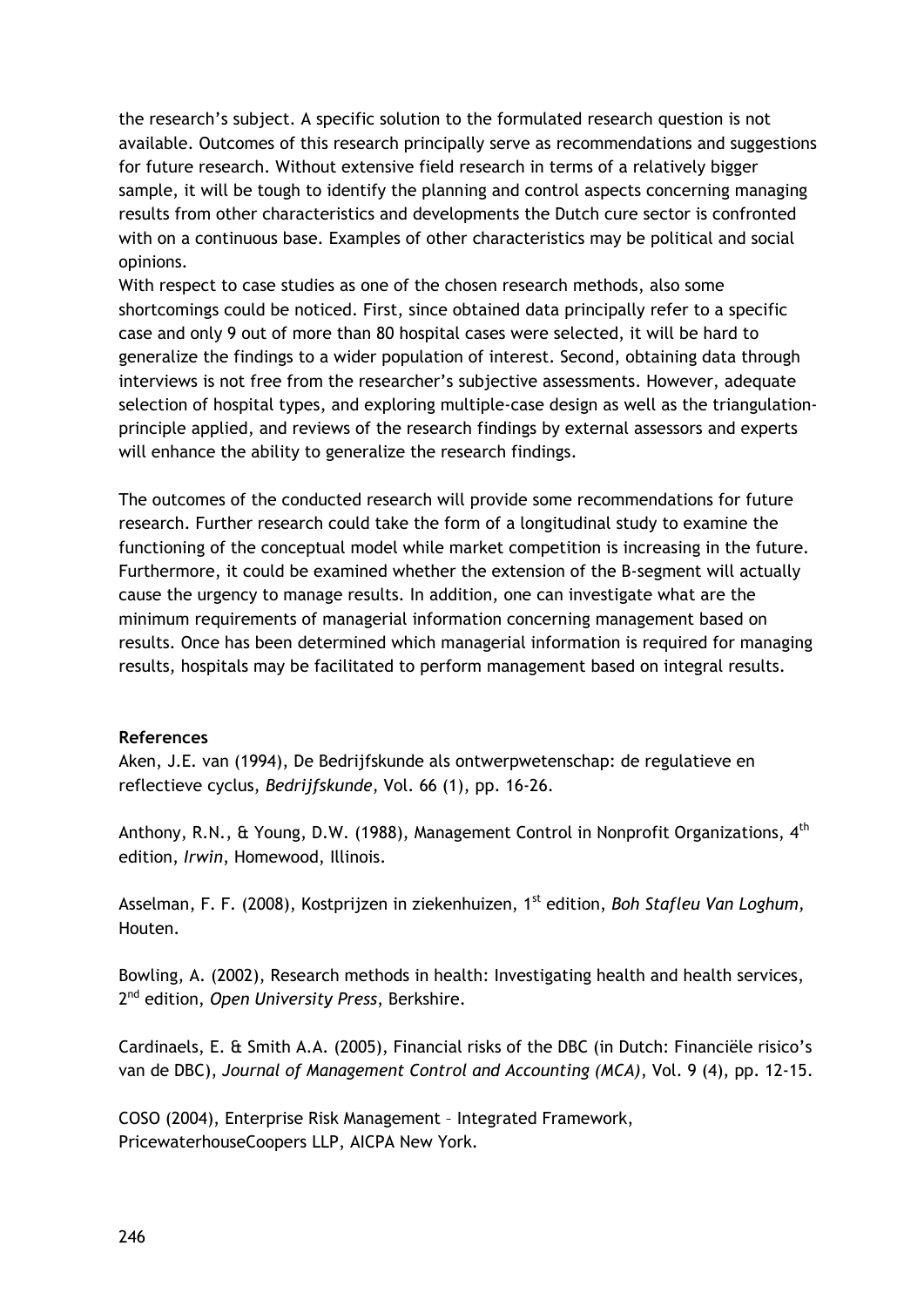Jans, E.O.J. (2001), Introduction to internal control (in Dutch: Inleiding administratieve organisatie), 3rd edition, *Stenfert Kroese,* Groningen.

Keuning, D. & Eppink D.J. (1996), Management and Organisation, 6<sup>th</sup> edition, Stenfert Kroese, Houten.

Knechel, R.W. Salterio, S. & Ballou, B. (2006), Auditing, Assurance & Risk, 3<sup>rd</sup> edition. *Cencage Learning*, Florence.

Kocken, T. (1997), Financial risk management: theory and practice concerning financial and non-financial institutions (In Dutch: Financial risk management: theorie en praktijk voor financiële en niet-financiële instellingen), *Tutein Nolthenius,* 's- Hertogenbosch .

Lapré, R. & Montfort, G. van (2001), Business economics in Healthcare (In Dutch: Bedrijfseconomie van de gezondheidszorg), 2nd edition, *Elsevier Gezondheidszorg,*  Maarssen.

NZa (2006), Directive cost-accounting (in Dutch: Beleidsregel kostprijsberekening), *Nederlandse Zorgautoriteit*, Utrecht.

Oostenbrink, J.B. & Rutten, F.F.H. (2005), Cost assessment and price setting in the Dutch healthcare system. The DBC case-mix system, *Journal of Health Care Management Science*, Vol. 9, pp. 287-294.

Paterson, M.A. & Wendel, J. (1996), Managing risk in a changing healthcare system, *Journal of Healthcare Finance,* Spring 1996, pp. 15-22.

Peeters, H. & Krabbe, Y. (2004) DBC-information management, In: Onderhandelen over DBCs, *Elsevier Gezondheidszorg,* Maarssen.

Porter, M.E. (1980), Competitive Strategy, 1<sup>st</sup> edition, *The Free Press*, New York.

PricewaterhouseCoopers (2008), Financial branch report hospitals and UMCs 2007 (in Dutch: Financieel brancherapport ziekenhuizen en UMC's), *PwC public sector,* Den Haag.

Ross, T.K. (2004) Analyzing health care operations using ABC, *Journal of Health Care Finance,* Vol. 30 (3), pp. 1-20.

Schaepkens, F.F.J.M. (2004), Market competition concerning curative care (in Dutch: Marktwerking in de ziekenhuiszorg, *MCA*, Vol. 8 (6), pp. 6-11.

Segers, J. (2002), Methods concern social sciences (In Dutch: Methoden voor de maatschappijwetenschappen), *Koninklijke Van Gorcum,* Assen.